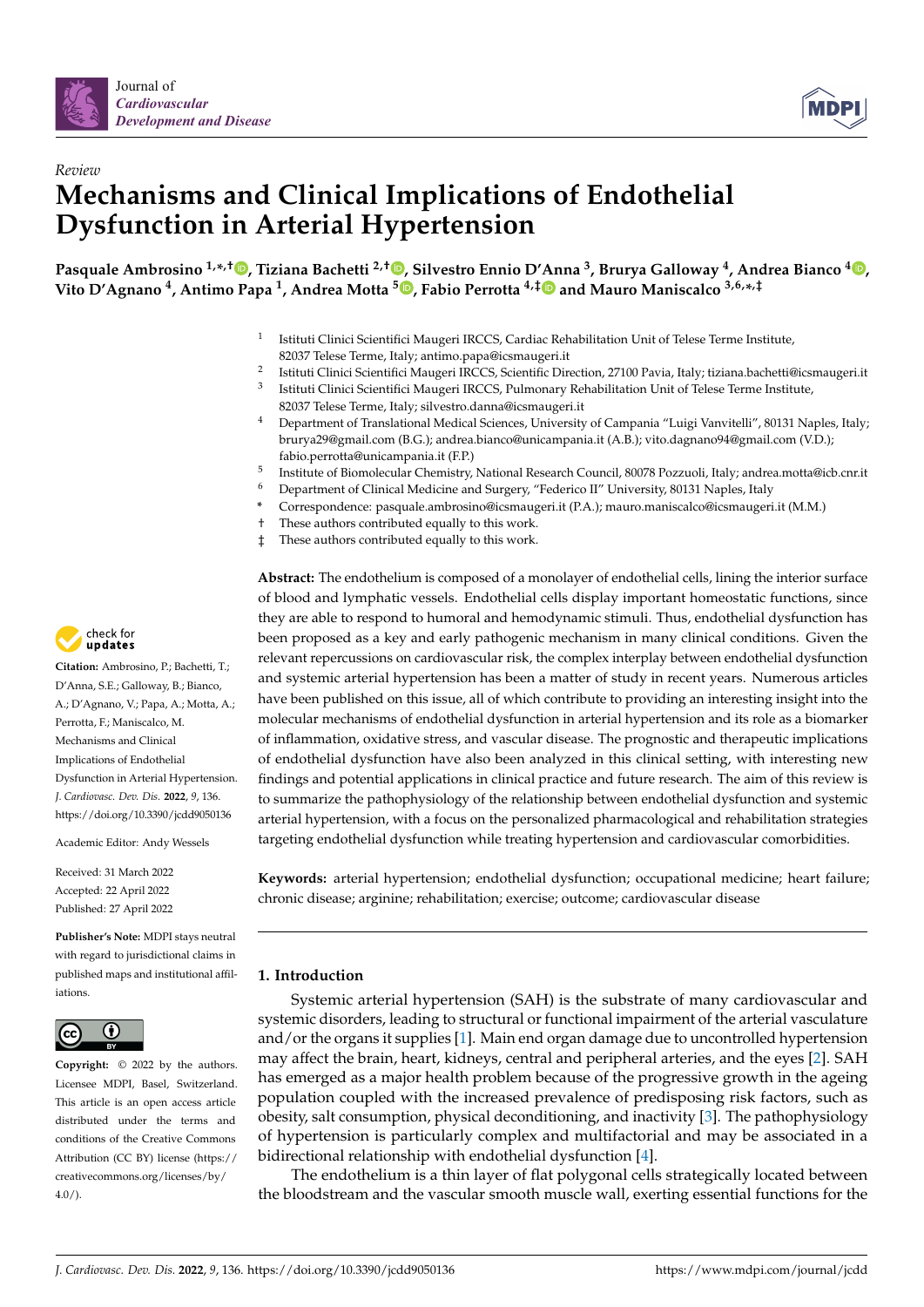maintenance of vascular homeostasis [\[5\]](#page-11-4). Endothelial dysfunction is a phenotypic modification in the endothelium, leading to exalted prothrombotic and proinflammatory status [\[6\]](#page-11-5). The interaction between SAH and endothelial dysfunction may act at different levels: firstly, the compromised endothelial cells promote an altered reactivity of the vascular smooth muscle tone; secondly, the prothrombotic and proinflammatory phenotype induced by endothelial cell dysfunction amplifies the systemic effects of arterial hypertension, thus leading to end organ damage [\[7\]](#page-11-6). Currently, it is commonly believed that the relationship between endothelial dysfunction and hypertension is not linear, as each factor could influence the other, giving rise to a pathogenetic vicious circle [\[4\]](#page-11-3). Original research has documented that the integrity of endothelial cell function may control vascular smooth muscle tone in response to various agents, including acetylcholine, calcium ionophore, adenosine triphosphate (ATP), adenosine diphosphate (ADP), substance P, bradykinin, histamine, and thrombin [\[8\]](#page-11-7). Additionally, endothelial cells dynamically secern a plethora of mediators, including endothelins, cyclooxygenase-dependent vasoconstrictors, and endothelium-derived hyperpolarizing factors, that are involved in the pathophysiology of hypertension [\[5\]](#page-11-4). However, the prognostic significance of assessing endothelial dysfunction in hypertension is yet to be established [\[4\]](#page-11-3).

In this review, we aimed to describe the molecular mechanisms involved in this complex interplay and define possible therapeutic targets modulating endothelial dysfunction in hypertensive patients.

#### **2. Endothelial Cell Mediators in the Pathogenesis of Arterial Hypertension**

A healthy endothelium releases a variety of factors in order to guarantee the appropriate vascular tone, the maintenance of a non-adhesive and unabridged surface, to prevent vascular remodeling, and to regulate the formation of new vessels [\[5\]](#page-11-4). Particularly, the vascular tone is balanced by endothelial-derived vasodilators and vasoconstrictors [\[9\]](#page-11-8).

#### *2.1. Endothelial-Derived Vasoactive Mediators*

Among the vasodilator factors, a key player is undoubtedly nitric oxide (NO). NO is synthesized by the endothelial enzyme nitric oxide synthase (eNOS) starting from L-arginine and oxygen in the presence of several cofactors [\[6\]](#page-11-5). NO is a gas, freely diffusible and highly reactive. It induces vasodilation in the underlying smooth muscle cells by interacting with soluble guanylate cyclase, which activates a cascade of molecular pathways that ultimately lead to reduced intracellular calcium and increased intracellular potassium, favoring cell membrane hyperpolarization and muscle relaxation [\[10\]](#page-11-9). NO also has an antiproliferative effect on vascular smooth muscle cells [\[11\]](#page-11-10). When NO diffuses to the luminal side of the endothelial monolayer, it exerts an antithrombotic action by inhibiting platelet adhesion and aggregation [\[10\]](#page-11-9). Moreover, NO also prevents leukocyte adhesion to vascular endothelium and leukocyte migration into the vascular wall, thus exerting a physiological anti-atherosclerotic action [\[12\]](#page-11-11).

Endothelial dysfunction is characterized by reduced release or availability of NO, which results in impaired endothelium-dependent vascular relaxation [\[10\]](#page-11-9). Therefore, endothelial dysfunction has been largely documented in hypertension [\[13](#page-11-12)[,14\]](#page-11-13). The Framingham study was one of the first population-based studies showing that systolic blood pressure was inversely correlated with flow-mediated dilation (FMD) [\[15\]](#page-11-14), which is largely accepted as an accurate, cost-effective, and noninvasive method to assess endothelial function in humans [\[16\]](#page-11-15). Although the study design could not allow the determination of a cause–effect relationship, the Framingham study demonstrated the presence of a link between these two conditions. Several factors may affect the production and bioavailability of NO. Oxidative stress can cause eNOS uncoupling due to reduced availability of the enzyme cofactor tetrahydrobiopterin (BH4) and deficiency of the substrate L-arginine, with the consequent production of superoxide radicals instead of NO [\[17\]](#page-11-16). Superoxide radicals scavenge NO, producing the toxic radical peroxynitrite. Thus, reactive oxygen species (ROS), which include also peroxides and hydroxyl radicals, have an important role in the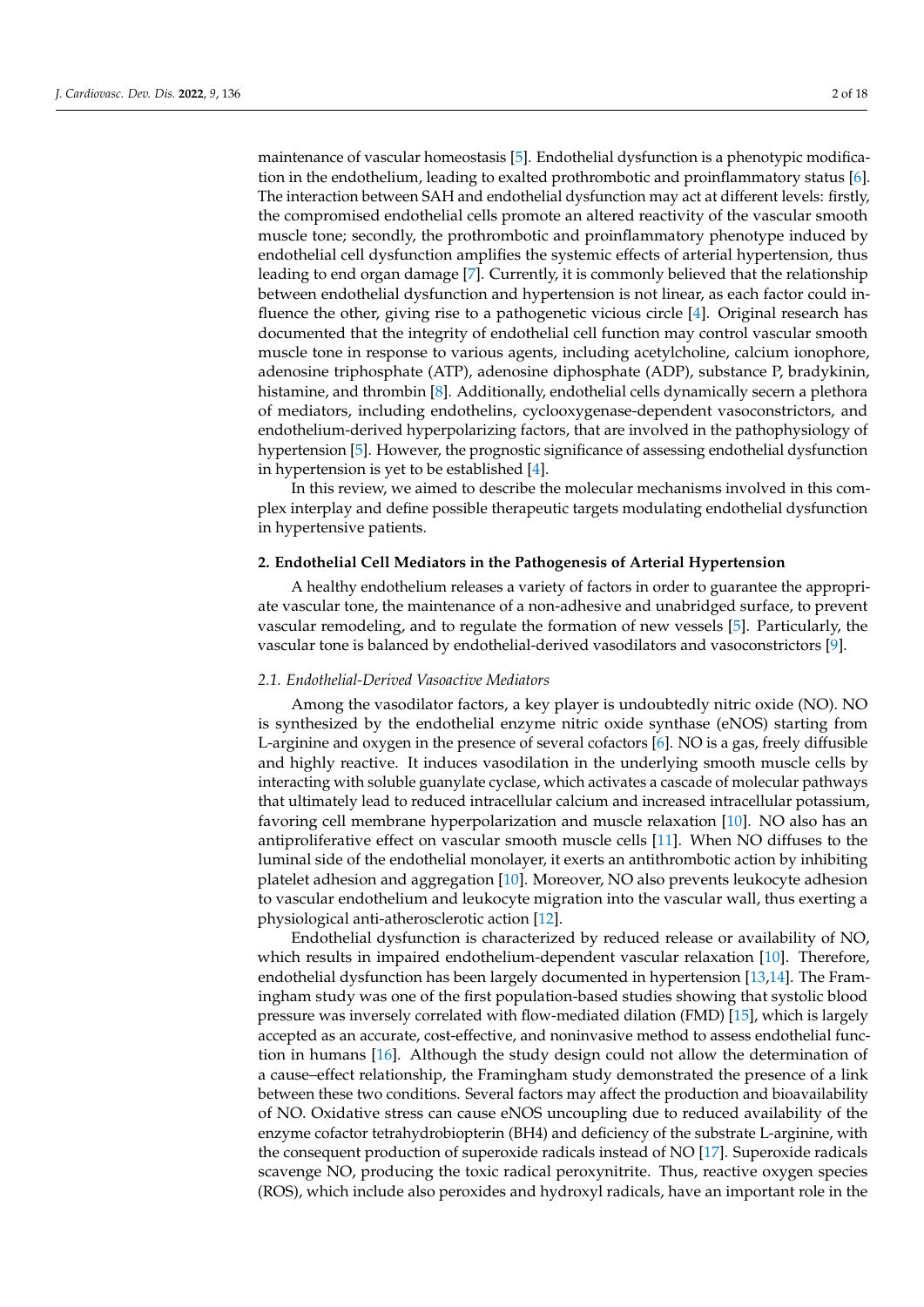homeostasis of vascular wall and they are likely factors promoting hypertension [\[18\]](#page-11-17). ROS are mainly produced in the cardiovascular and renal systems by a family of nicotinamide adenine dinucleotide phosphate (NADPH) oxidases (NOX) [\[19,](#page-11-18)[20\]](#page-11-19). Several NOX isoforms have been shown to be involved in progression of hypertension in animal models [\[20\]](#page-11-19). Additionally, endoplasmic reticulum stress and mitochondrial oxidative stress also contribute to endothelial dysfunction and vascular remodeling in hypertension [\[21,](#page-11-20)[22\]](#page-11-21). Although a causative link between ROS and increased blood pressure has not been demonstrated in hypertensive patients, positive associations between systemic biomarkers of oxidative stress and blood pressure values have been observed, as well as a reduced antioxidant capacity [\[23,](#page-11-22)[24\]](#page-11-23).

In addition to NO, the endothelium-derived hyperpolarizing factor (EDHF) can induce vascular relaxation [\[25\]](#page-11-24). Its chemical nature is unknown but is presumed to be either a chemical mediator or an electrical transducer, depending on the species and vascular beds considered. EDHF induces opening of  $Ca^{2+}$ -activated K<sup>+</sup> channels, thus hyperpolarizing the membrane potential of vascular smooth muscle cells, especially in resistance microvessels [\[26\]](#page-11-25). EDHF's potential role in the development of either human or animal hypertension is currently unknown.

Among endothelium-derived vasoconstrictors, the peptide endothelin-1 (ET-1) and angiotensin converting enzyme (ACE) play key roles. Endothelial cells generate ET-1 in response to several stimuli, such as ROS, inflammatory molecules, and hypoxia [\[27\]](#page-11-26). ET-1 can prompt vascular constriction by activating  $ET_A$  and  $ET_{B2}$  receptors on smooth muscle cells [\[28\]](#page-11-27). The vasoconstriction effect is mediated by increased intracellular calcium concentration and phosphorylation, resulting in myosin light chain activation [\[29\]](#page-11-28). ET-1 is also a potent mitogen able to stimulate the growth, proliferation, and migration of smooth muscle cells, with important implications in vascular remodeling [\[30\]](#page-12-0). However, ET-1 also has counter-regulatory properties, as it is able to interact with  $ET_{B1}$  receptors on the endothelial membrane and activate a signaling cascade, resulting in NO and prostacyclin (PGI2) production, with consequent vascular relaxation [\[31\]](#page-12-1). ET-1 is constantly released by the endothelium but its concentrations are important in determining vascular function. In fact, low levels of ET-1 promote vasodilation, while high levels of ET-1 increase blood pressure and peripheral vascular resistance [\[32,](#page-12-2)[33\]](#page-12-3). When the endothelium is dysfunctional, the balance between ET-1 vasodilator/vasoconstrictor effects is disrupted in favor of the latter [\[34\]](#page-12-4). Both experimental and clinical studies have shown high levels of ET-1 in hypertension, suggesting the presence of a link between ET-1 levels and development of systemic hypertension [\[35\]](#page-12-5). In addition, ET-1 is directly involved in the process of arterial remodeling causing hypertrophic thickening of small arteries [\[36\]](#page-12-6). The increased vascular wall thickness combined with the increased tone bring about increased peripheral vascular resistance, a typical hallmark of hypertension [\[37\]](#page-12-7). Moreover, ET-1 is also able to induce vascular inflammation, stimulating the expression of NOX in vascular cells with subsequent increased production of ROS, which, in turn, promotes the synthesis and release of inflammatory molecules, such as cytokines and adhesion molecules [\[38\]](#page-12-8). The inflammatory process is further amplified by the recruitment and activation of circulating immune cells by ET-1 [\[28\]](#page-11-27).

ACE is constitutively expressed by the vascular endothelium and is particularly abundant in the lungs [\[39\]](#page-12-9). ACE is of paramount importance in the development of hypertension, since ACE is able to convert angiotensin I into angiotensin II (Ang II), a polypeptide with several biological effects in vascular smooth muscle cells [\[40\]](#page-12-10). Ang II interacts with the Ang II type I (AT1) receptor and activates a cascade of intracellular pathways that results in increased production of ROS, release of growth factors, release of ET-1 and adhesion molecules, triggering endothelial impairment, vasoconstriction, and remodeling of resistance arteries [\[41,](#page-12-11)[42\]](#page-12-12), ultimately leading to hypertension [\[43\]](#page-12-13). A physiological counter-regulatory pathway is activated when Ang II interacts with Ang II type II (AT2) receptor [\[44\]](#page-12-14). In this case, the biological effects elicited are opposite to the ones just described, eventuating in vasodilation and other homeostatic effects [\[45\]](#page-12-15).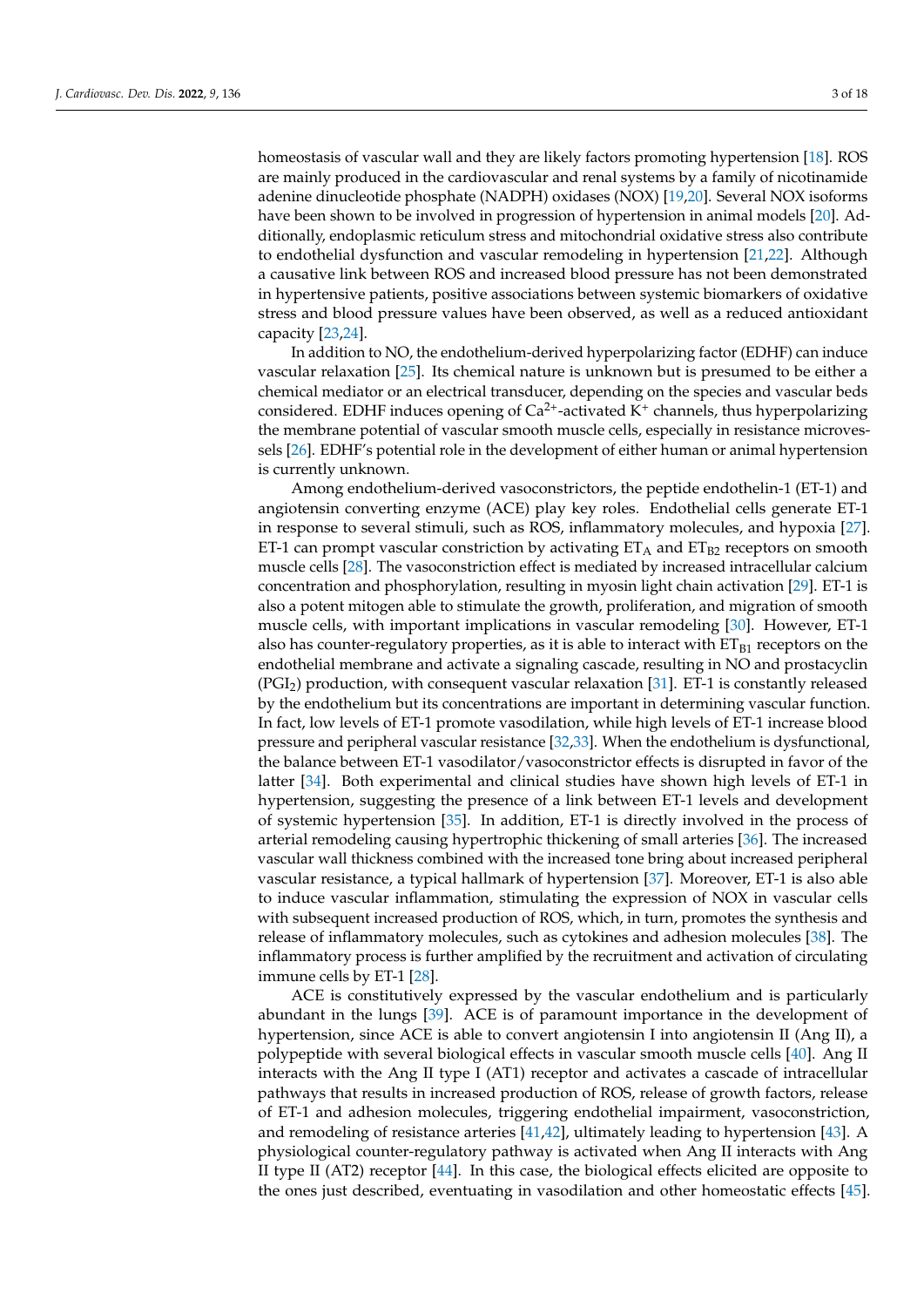However, the affinity of Ang II for AT2 receptor is lower than that for AT1 receptor, making the first pathway prevalent over the second one, with consequent detrimental effects on blood pressure  $[45]$ . Another escape pathway for Ang II, which has recently come into prominence due to severe acute respiratory syndrome coronavirus-2 (SARS-CoV-2), is given by ACE2, an enzyme (and receptor for the coronavirus spike protein) able to transform Ang II into angiotensin 1-7 [\[46,](#page-12-16)[47\]](#page-12-17). This very short peptide interacts with the proto-oncogene G-protein-coupled MAS receptor on endothelial cells, leading to higher NO availability and reduced ROS, with consequent beneficial effects on blood pressure  $[13,48]$  $[13,48]$  (Figure [1\)](#page-3-0). iological counter-regulatory pathway is activated when Ang II interacts with Ang II type  $\text{vec}$  and  $\text{cos}$  and  $\text{sin}$  and  $\text{cos}$  and  $\text{cos}$  and  $\text{cos}$   $\text{cos}$   $\text{cos}$   $\text{cos}$   $\text{cos}$ an consequent beneficial effects on blood pressure  $[13,40]$  (Figure 1).

of ET-1 and adhesion molecules, triggering endothelial impairment, vasoconstriction, and

<span id="page-3-0"></span>

**Figure 1.** Effects of endothelial-derived vasoactive mediators in the cross-talk between endothelial and vascular smooth muscle cells. ACE: Angiotensin converting enzyme; ACE2: Angiotensin  $t_{\text{R}}$  and  $\lambda$  receptors;  $\mu$  and  $\mu$  and  $\mu$  and  $\mu$  and  $\mu$  nitrical nutries on  $\mu$  and  $\mu$  nitrical nitrical nutries of  $\mu$  and  $\mu$  and  $\mu$  and  $\mu$  and  $\mu$  and  $\mu$  and  $\mu$  and  $\mu$  and  $\mu$  and  $\mu$  a converting enzyme 2; Ang I: Angiotensin I; Ang II: Angiotensin II; Ang 1-7: Angiotensin 1-7; AT1: Angiotensin II type 1 receptor; MAS: Proto-oncogene G-protein-coupled receptor; eNOS: Endothelial  $n_H$ . Tetrahydrobionterin: FT-1: Endothelin 1:  $FT_{\text{net}}$ : Endothelin receptor  $R1$ : sine monophosphate; cAMP: cyclic adenosine monophosphate; IP3: inositol triphosphate; DAG: di-nitric oxide synthase; BH4: Tetrahydrobiopterin; ET-1: Endothelin 1; ETB1: Endothelin receptor B1;  $ET_{B2}:$  Endothelin receptor B2; ET<sub>A</sub>: Endothelin receptor A; NO: Nitric oxide; PGI<sub>2</sub>: Prostacyclin; NADPH: Nicotinamide adenine dinucleotide phosphate; ROS: Reactive oxygen species; cGMP: Cyclic *2.2. Extracellular Vesicles in the Cross-Talk between Endothelial and Smooth Muscle Cells*  guanosine monophosphate; cAMP: Cyclic adenosine monophosphate; IP<sup>3</sup> : Inositol triphosphate; DAG: Diacylglycerol; ACE-I: Angiotensin-converting enzyme inhibitors; ARBs: Angiotensin II receptor blockers.

#### tracellular vesicles (EV). 2.2. Extracellular Vesicles in the Cross-Talk between Endothelial and Smooth Muscle Cells

Besides traditional molecular effectors, other players able to modulate endothelial and vascular function have come to the arena in the last years. Among these, are the extracellular vesicles (EV).

EV are particles naturally released from various cell types that are unable to replicate [\[26\]](#page-11-25). They may contain a heterogeneous cargo of material ranging from microRNAs, long noncoding RNAs, DNA fragments, transcription factors, ROS, proteins, metabolites, and lipids [\[49\]](#page-12-19). EV can be divided into three subcategories: exosomes, microvesicles, and apoptotic bodies [\[50,](#page-12-20)[51\]](#page-12-21). Exosomes are small EV (diameter: 40–160 nm), while microvesicles are large EV (diameter:  $0.1-1 \mu m$ ). Only the microvesicles are encased by a characteristic plasma membrane, while exosomes are delimited by endosomal membranes and are directly released by the cells to the extracellular space [\[50\]](#page-12-20). Apoptotic bodies are composed of discard material, such as intracellular fragments and damaged organelles, enveloped by plasma membranes [\[52\]](#page-12-22). Following binding to cells, circulating exosomes and microvesicles fuse with extracellular plasma membranes or internalize and release their content to the recipient cells [\[51\]](#page-12-21).

The endothelium is both a recipient and a generator of EV [\[53\]](#page-12-23), exerting multiple effects in the progression of hypertension, ranging from reduced NO release and increased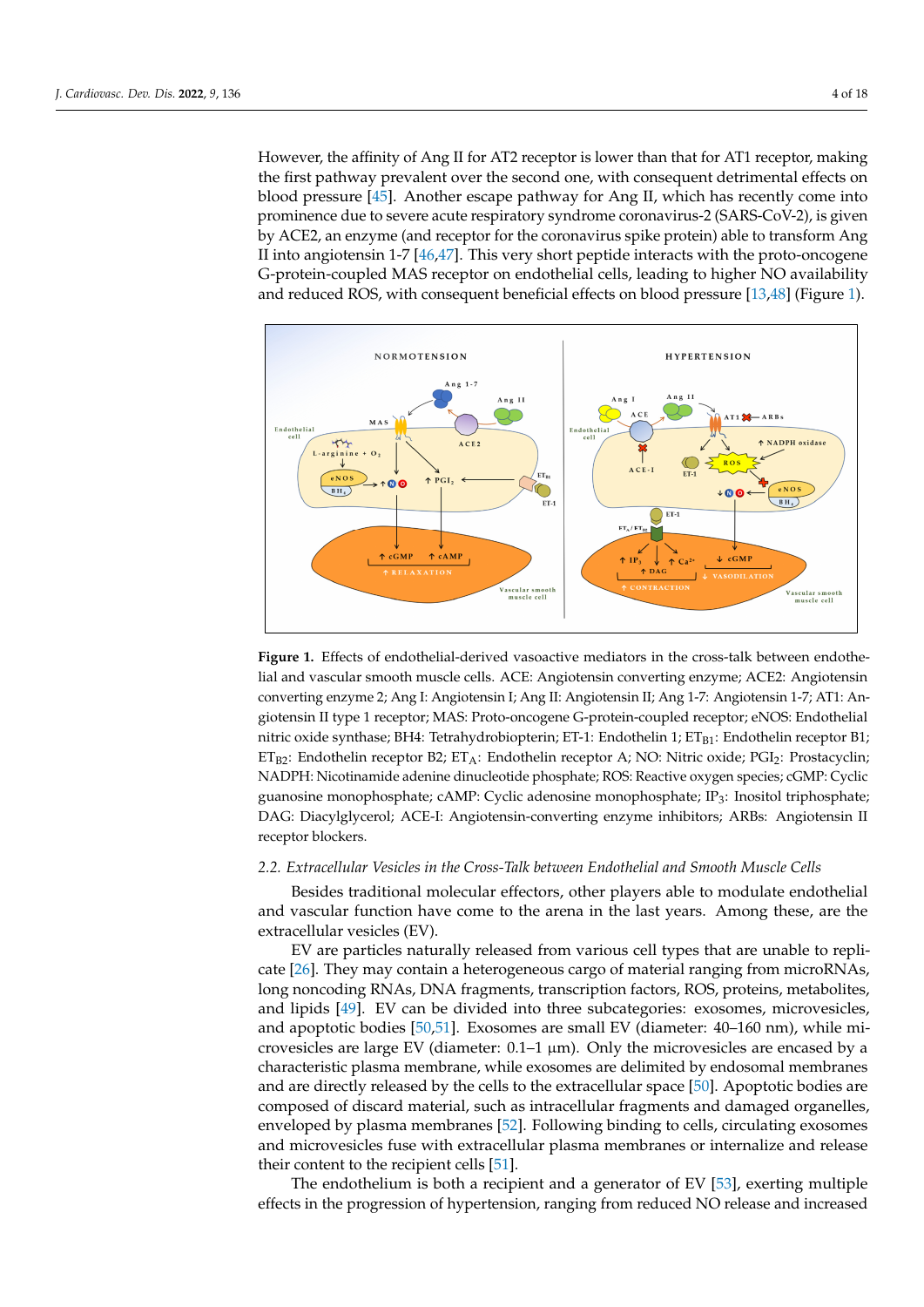ROS production to stimulation of proliferation and migration of vascular smooth muscle cells [\[54\]](#page-12-24). EV may act in a paracrine or endocrine fashion and affect endothelial function at sites distant from their production, thus potentially representing a promising biomarker in endothelial dysfunction assessment [\[54\]](#page-12-24). Experimental studies have shown that infusion of concentrated EV is able to impair vasodilation in resistance arteries of normotensive animals [\[55\]](#page-12-25) and that infusion of exosomes from spontaneously hypertensive rats increased systolic pressure of normotensive animals [\[56\]](#page-12-26). Results from clinical studies are in line with animal studies and show high circulating levels of endothelial- and platelet-derived EV in hypertensive patients [\[57](#page-12-27)[,58\]](#page-12-28), suggesting the involvement of EV in the pathogenesis of hypertension [\[54\]](#page-12-24).

EV levels undoubtedly directly correlate with systolic blood pressure, arterial diameter, and pulse wave velocity [\[57\]](#page-12-27). In addition to EV levels, it is also important to take into account the composition of EV. A recent study showed in hypertensive patients with albuminuria that the profile of 29 plasma exosomal microRNAs is different from that of control subjects [\[59\]](#page-12-29). Animal studies have further provided mechanistic insights into the arterial remodeling induced by differently expressed microRNAs in EV of hypertensive versus normotensive animals [\[60\]](#page-12-30).

#### **3. Endothelial Dysfunction, Hypertension, and Cardiovascular Risk**

The close inter-relationship between endothelial dysfunction and hypertension may represent the main pathogenic mechanism of small vessel disease in vital organs (e.g., heart, brain, kidney) [\[13\]](#page-11-12). Animal models of hypertension and cell culture studies have shown that, although endothelial and microvascular dysfunction are not exactly the same, an injured endothelium represents the earliest stage of an impaired functioning of the other vascular components (e.g., smooth muscle cells) [\[61\]](#page-13-0). The current tendency is to interpret small vessel disease as a systemic disorder with a common pathogenic background that differentially affects isolated organs [\[62\]](#page-13-1). Thus, cerebral small vessel disease is seen as the leading cause of cognitive decline and ischemic complications, being frequently observed also in Alzheimer's disease [\[61\]](#page-13-0). Similarly, hypertensive coronary microvascular dysfunction has been identified as a subclinical marker of end organ damage and heart failure [\[63\]](#page-13-2). The evidence that peripheral microvascular endothelial dysfunction is associated to cerebral small vessel disease, thus potentially predicting the risk of future stroke [\[64\]](#page-13-3), supports the hypothesis that endothelial dysfunction reflects a systemic process of vascular remodeling initiated by hypertension and other cardiovascular risk factors [\[65\]](#page-13-4). This is further confirmed by the observation that peripheral endothelial dysfunction is able to predict the severity of cerebral small vessel disease even when evaluated in conduit arteries [\[66\]](#page-13-5). Conversely, the fact that microvascular dysfunction may be able to affect blood pressure and flow patterns is in line with the less traditional hypothesis that endothelial damage and subsequent microvascular dysfunction are causes rather than consequences of hypertension [\[67\]](#page-13-6).

Overall, it is evident that peripheral endothelial function and arterial pressure are responsible for blood supply to the periphery and, therefore, for protection from cardiovascular events [\[68\]](#page-13-7). In a landmark study [\[69\]](#page-13-8), endothelium-dependent and endotheliumindependent coronary vasoreactivity were tested through intracoronary instillation of acetylcholine in 147 patients with a median follow-up period of 7.7 years. The authors demonstrated that the incidence of cardiovascular events (cardiovascular death, unstable angina, myocardial infarction, coronary revascularization, ischemic stroke, and peripheral artery revascularization) was lower in subjects with preserved endothelial responsiveness. Therefore, endothelial dysfunction emerged as a phenotype with high risk for cardiovascular events. In keeping with this, Yeboah et al. [\[70\]](#page-13-9) examined 3026 subjects without cardiovascular disease from the Multi-Ethnic Study of Atherosclerosis (MESA) cohort, showing that each standard deviation increase in FMD corresponded to a hazard ratio of 0.84 for incident cardiovascular events after 5 years. These data were corroborated from another clinical research from Gokce et al. [\[71\]](#page-13-10) in patients undergoing peripheral or coro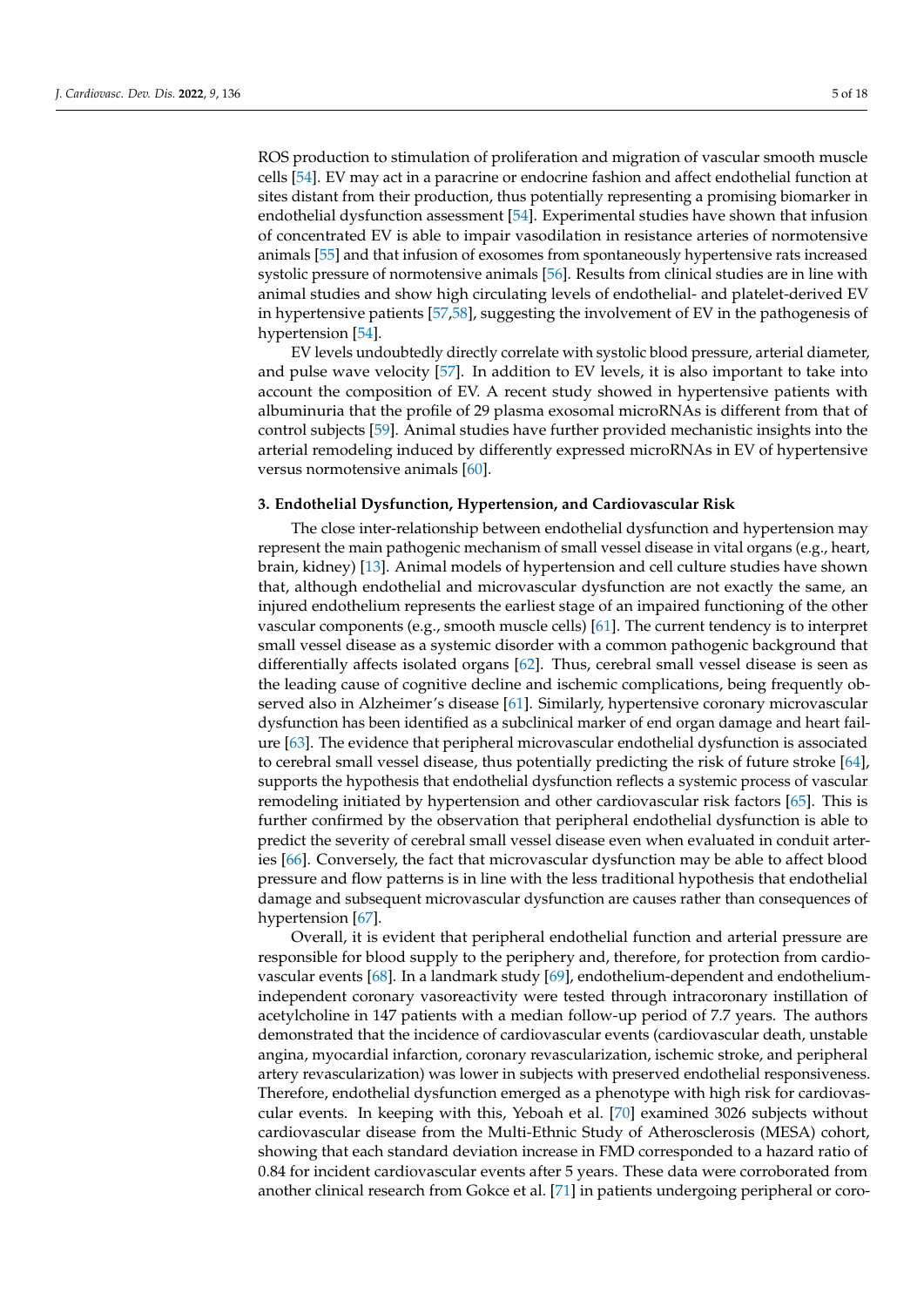nary bypass surgery. Authors demonstrated a higher risk of postoperative cardiac events in subjects with impaired endothelial function, expressed by a low FMD (i.e., FMD < 8.1%). Using the MESA cohort, Shimbo et al. [\[72\]](#page-13-11) were among the first demonstrating an association between FMD and hypertension. Moreover, when specifically considering participants without hypertension, the authors also documented a significant association between baseline FMD and incident hypertension at 4.8-year follow-up. However, the latter finding was not confirmed in multivariate analyses. In another study [\[73\]](#page-13-12), the coexistence of left ventricular hypertrophy and endothelial dysfunction in hypertensive patients emerged as risk for subsequent major cardiovascular events. In particular, hypertensives with left ventricular hypertrophy showed attenuated brachial and coronary artery endothelium-dependent vasodilation, suggesting that both the endothelium and left ventricle may be damaged by hypertension. This study supports the hypothesis that hypertension may have a causal role in endothelial dysfunction, which is the earliest stage of atherosclerosis, thereby representing one of the main traditional cardiovascular risk factors [\[74\]](#page-13-13). This is in line with the evidence that, when NO synthase antagonists are administered to normotensive subjects, a significant increase in systemic blood pressure can be documented [\[75\]](#page-13-14). Accordingly, the Cardiovascular Risk in Young Finns Study found that hypertension in youth may predict future impaired endothelial function [\[76\]](#page-13-15). The widely accepted viewpoint that hypertension is a cause rather than a consequence of endothelial dysfunction is in contrast with the evidence on 957 postmenopausal women in which the incidence of hypertension at 3.6-year follow-up was nearly sixfold higher in those in the lowest FMD quartile, with a 16% increase in cardiovascular risk per unit of FMD [\[77\]](#page-13-16). The relatively healthy cohort of postmenopausal women is a strength of this study, supporting the hypothesis that monitoring endothelial function may be used to predict the risk of incident hypertension along with that of cardiovascular events.

#### **4. Endothelial Function Evaluation**

Given its systemic nature and potential reversibility in early stages, a number of laboratory and clinical methods have been proposed for endothelial function assessment and monitoring.

#### *4.1. Laboratory Methods*

In normal conditions, the endothelium has an anticoagulant, anti-inflammatory, and vasodilatory phenotype, which is reflected in the constitutive expression of NO, von Willebrand factor (vWF), plasminogen activator inhibitor-1 (PAI-1), and tissue factor (TF), as well as endothelium-derived adhesion molecules or chemokines, including intercellular adhesion molecule-1 (ICAM-1), vascular cell adhesion molecule-1 (VCAM-1), E-selectin, Pselectin, vascular endothelial-cadherin (VE-cadherin), and monocyte chemotactic protein-1 (MCP-1) [\[5\]](#page-11-4). The soluble forms of these endothelium-derived biomarkers can be measured in peripheral blood with different laboratory techniques.

More recently, the levels of some components of the glycocalyx (e.g., heparan sulfate, endocan, and syndecan-1) have been proposed as markers of endothelial function [\[78\]](#page-13-17). Finally, endothelial progenitor cells (EPCs) and circulating endothelial cells (CECs) have been used to test vascular repair capacity and the presence of endothelial injury [\[79\]](#page-13-18).

# *4.2. Clinical Methods*

Several clinical methods have been tested to assess endothelial function. If venous occlusion plethysmography (VOP) is substantially underutilized because of its invasiveness, laser doppler flowmetry (LDF) in cutaneous microcirculation has been increasingly employed in recent years [\[80\]](#page-13-19). Moreover, peripheral artery tonometry (PAT) has become a Food and Drug Administration (FDA)-approved test for an automated assessment of microvascular endothelial function [\[81\]](#page-13-20). Overall, although validated and highly reproducible, these methods may deal with the disadvantages of invasiveness and/or high cost, which may limit their use in routine clinical practice and sometimes in research [\[82\]](#page-13-21).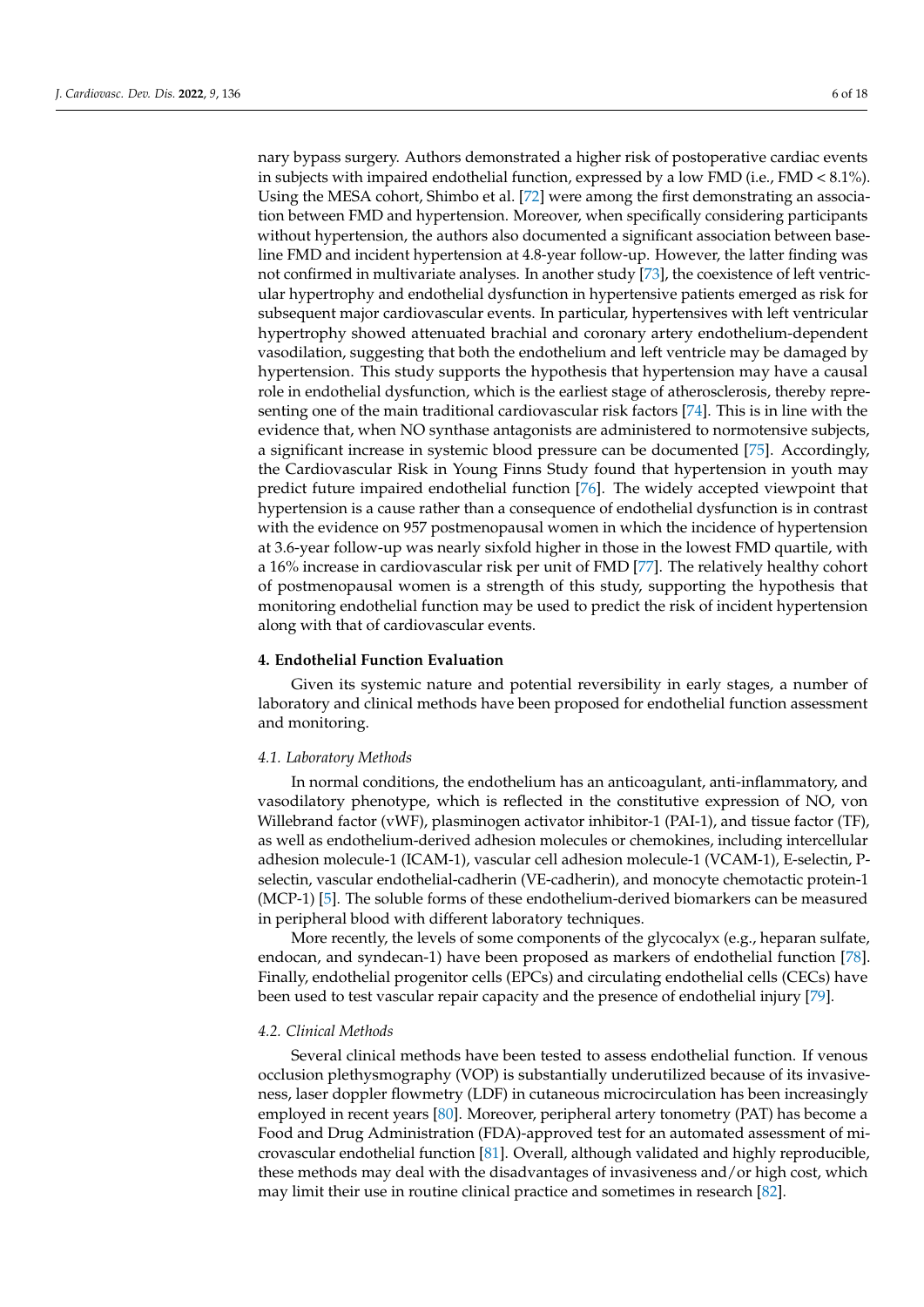About 20 years ago, the guidelines for FMD assessment in conduit arteries were first About 20 years ago, the guidelines for FMD assessment in conduit arteries were first reported by Corretti et al. [\[83\]](#page-13-22). Since then, the procedure has been increasingly used in reported by Corretti et al. [83]. Since then, the procedure has been increasingly used in clinical research, given its noninvasiveness and cost-effectiveness [\[5\]](#page-11-4). In brief, FMD is the clinical research, given its noninvasiveness and cost-effectiveness [5]. In brief, FMD is the percentage change in brachial artery diameter as a response to the shear stress induced by percentage change in brachial artery diameter as a response to the shear stress induced by a pneumatic cuff placed on the forearm inflated to a suprasystolic pressure for 5 min. After a pneumatic cuff placed on the forearm inflated to a suprasystolic pressure for 5 min. After cuff deflation, the increased blood flow enhances the shear stress on endothelium, which cuff deflation, the increased blood flow enhances the shear stress on endothelium, which stimulates NO synthesis and, therefore, vasodilatation [\[83\]](#page-13-22). The fact that FMD has been stimulates NO synthesis and, therefore, vasodilatation [83]. The fact that FMD has been widely recognized as a reliable surrogate marker of cardiovascular risk and an independent predictor of cardiovascular events  $[16]$ , together with the recent identification of age- and sex-specific reference values  $[84]$ , makes this method as one of the most used in clinical research studies. More recently, the use of a dedicated software for real-time edge detection, shear-rate monitoring, and wall tracking has proven to further increase reproducibility of FMD assessment [\[85\]](#page-14-0) (Figure 2).

ible, these methods may deal with the disadvantages of invasiveness and/or high cost,

<span id="page-6-0"></span>

**Figure 2.** Automatic measurement of flow-mediated dilation (FMD) using a Food and Drug Admin-**Figure 2.** Automatic measurement of flow-mediated dilation (FMD) using a Food and Drug Administration (FDA)-cleared software. 1: Document identifier; 2: mean diameter; 3: shear rate; 4: video istration (FDA)-cleared software. 1: Document identifier; 2: mean diameter; 3: shear rate; 4: video window; 5: results and info panel; 6: data exportation. Reproduced with permission from Quipu SRL, Pisa, Italy.

#### **5. Therapeutic Targets for Endothelial Dysfunction in Hypertension**

Whether endothelial and microvascular dysfunction may be causes or consequences of hypertension is still a matter of discussion [\[68\]](#page-13-7). However, the strict inter-relationship between the two conditions suggests that improving endothelial function may represent an attractive therapeutic target in the near future [\[86\]](#page-14-1).

To date, renin–angiotensin system (RAS) inhibitors and statins are the main classes of drugs that have proven real effectiveness in reducing endothelial dysfunction in hypertension, thus restoring a vasodilatory and anticoagulant phenotype [\[87\]](#page-14-2) while fighting microvascular dysfunction [\[88\]](#page-14-3). A number of other pharmacological and exercise-based strategies may positively impact endothelial homeostasis, microvascular function, and blood pressure. However, it is important to highlight that no routinely applied therapeutic approach can be considered specific to the endothelium, nor does any guideline currently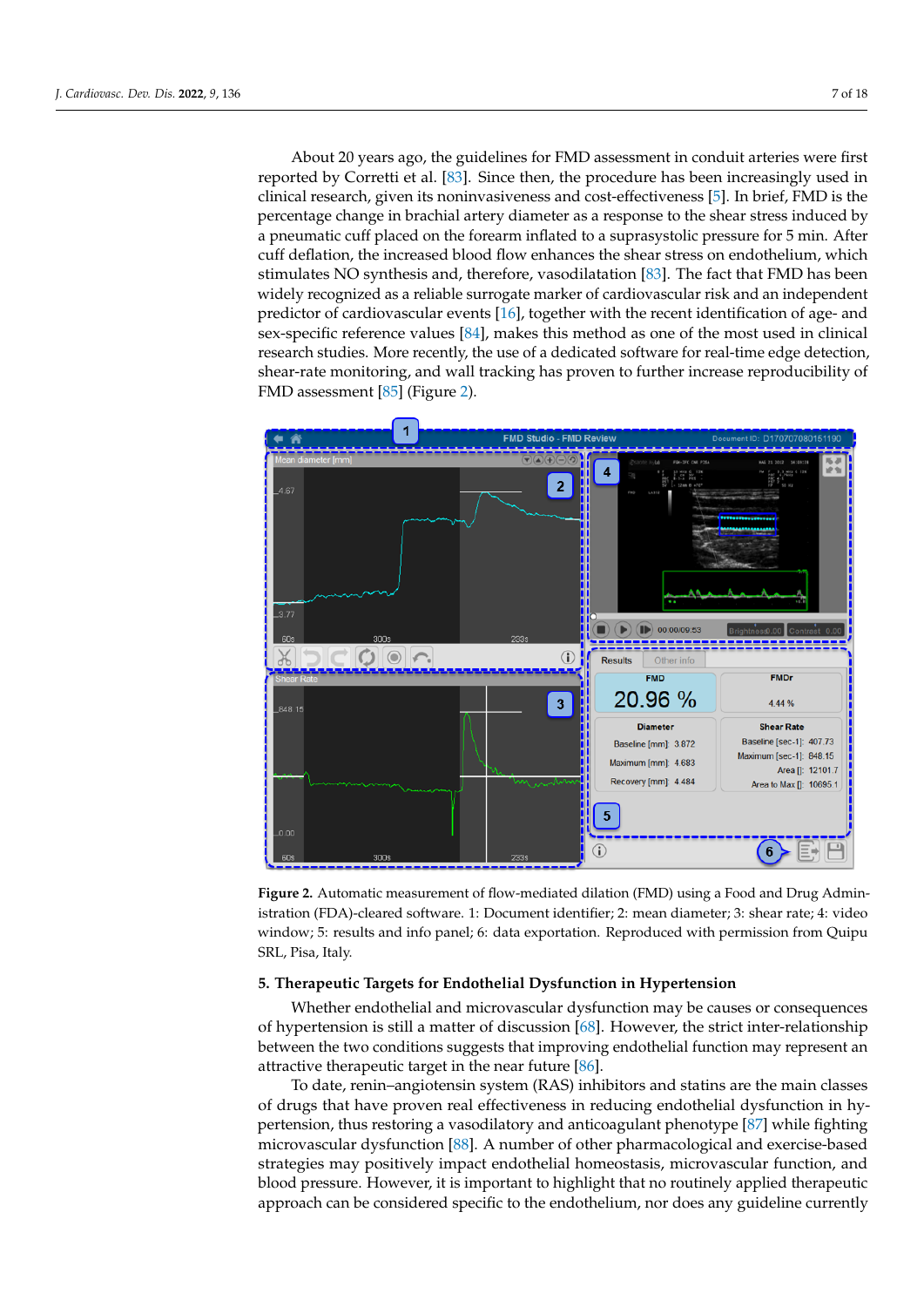recommend specific treatment in the presence of isolated endothelial dysfunction. Moreover, most of the novel promising candidates are still far from being translated into clinical practice [\[86\]](#page-14-1). Therefore, the impact on endothelium may be rather considered a welcome pleiotropic effect of many cardiovascular drugs and antihypertensive agents, including RAS inhibitors, calcium-channel blockers (CCBs), and β-blockers.

Here, we examined the main pharmacological, nutraceutical, and exercise-based approaches that a patient typically undergoes due to hypertension and cardiovascular comorbidities, focusing on the impact that these strategies may have on endothelial function as well.

# *5.1. ACE Inhibitors and Angiotensin II Receptor Blockers*

ACE inhibitors and angiotensin II receptor blockers (ARBs) are key drugs in the treatment of hypertension, particularly in patients with multiple cardiovascular risk factors, heart failure, diabetes mellitus, and kidney impairment [\[89\]](#page-14-4). Therefore, given their capacity to reduce cardiovascular morbidity and mortality with an overall good tolerability [\[90](#page-14-5)[,91\]](#page-14-6), RAS inhibitors are widely prescribed as first-line drugs in essential hypertension [\[89\]](#page-14-4) and coronary microvascular disease [\[88\]](#page-14-3).

By reducing the synthesis of Ang II or blocking its AT1 receptor, these compounds are able to increase NO bioavailability, thus improving endothelial function [\[92\]](#page-14-7) while also reducing the thrombotic risk due to their capacity to reduce TF and PAI-1 expression [\[93\]](#page-14-8). Overall, the lower stimulation of AT1 receptor results in a number of counter-regulatory actions on Ang II, also reducing inflammation and oxidative stress [\[13](#page-11-12)[,48\]](#page-12-18). RAS inhibitors have been shown to increase the stability of eNOS mRNA while improving eNOS phosphorylation, reducing its uncoupling, reducing NOX expression, and increasing vascular levels of BH4 [\[94\]](#page-14-9). These drugs also lead to bradykinin accumulation in proximity of endothelial bradykinin receptors 1 and 2, which indirectly results in enhanced NO production [\[95\]](#page-14-10). Some studies also reported that, due to their antioxidant properties, RAS inhibitors have also an indirect effect on dimethylarginine dimethylaminohydrolase (DDAH), thus inducing the catabolism of asymmetric dimethylarginine (ADMA), which is an endogenous competitive inhibitor of eNOS [\[94\]](#page-14-9).

Accordingly, using different outcome measures, including FMD, numerous clinical studies have demonstrated the ability of ACE inhibitors and ARBs to improve endothelial function [\[96](#page-14-11)[,97\]](#page-14-12), even in patients with concomitant coronary artery disease [\[98\]](#page-14-13) and either type of diabetes mellitus [\[99,](#page-14-14)[100\]](#page-14-15).

Recently, the use of RAS inhibitors in COVID-19 has been put into question, given their capacity to upregulate ACE2 expression, thus hypothetically increasing the risk of infection. The evidence from randomized controlled trials of no difference in the risk of death between COVID-19 patients who use and those who do not use RAS inhibitors may be in line with the key pathogenic role of endothelial dysfunction in COVID-19 and with the capacity of these drugs to restore endothelial cells' homeostasis.

#### *5.2. Calcium-Channel Blockers*

CCBs are another category of first-line drugs for arterial hypertension. The protective effect of CCBs on cardiovascular risk in hypertensive patients has been established [\[101\]](#page-14-16), and the beneficial effect on endothelial function has also been documented [\[102\]](#page-14-17), particularly in the coronary microvasculature [\[103\]](#page-14-18). The protective mechanism of CCBs on endothelial integrity is still unclear but it has been demonstrated that CCBs are able to counteract ROS-induced endothelial cell death due to lipid peroxidation [\[104\]](#page-14-19). In fact, although they may vary in their chemical structure and antihypertensive effect, dihydropyridine CCBs contain aromatic rings that stabilize oxygen radicals and possess a hydrogen-donating reaction, which may also account for their antioxidant activity [\[104\]](#page-14-19). A study from Napoli et al. [\[105\]](#page-14-20) in hypertensive patients documented that CCBs reduced low-density lipoprotein (LDL) oxidation and formation of oxidation-specific epitopes, thus resulting in exalted antioxidant activity. CCBs also reduce calcium inflow in the voltage-dependent channels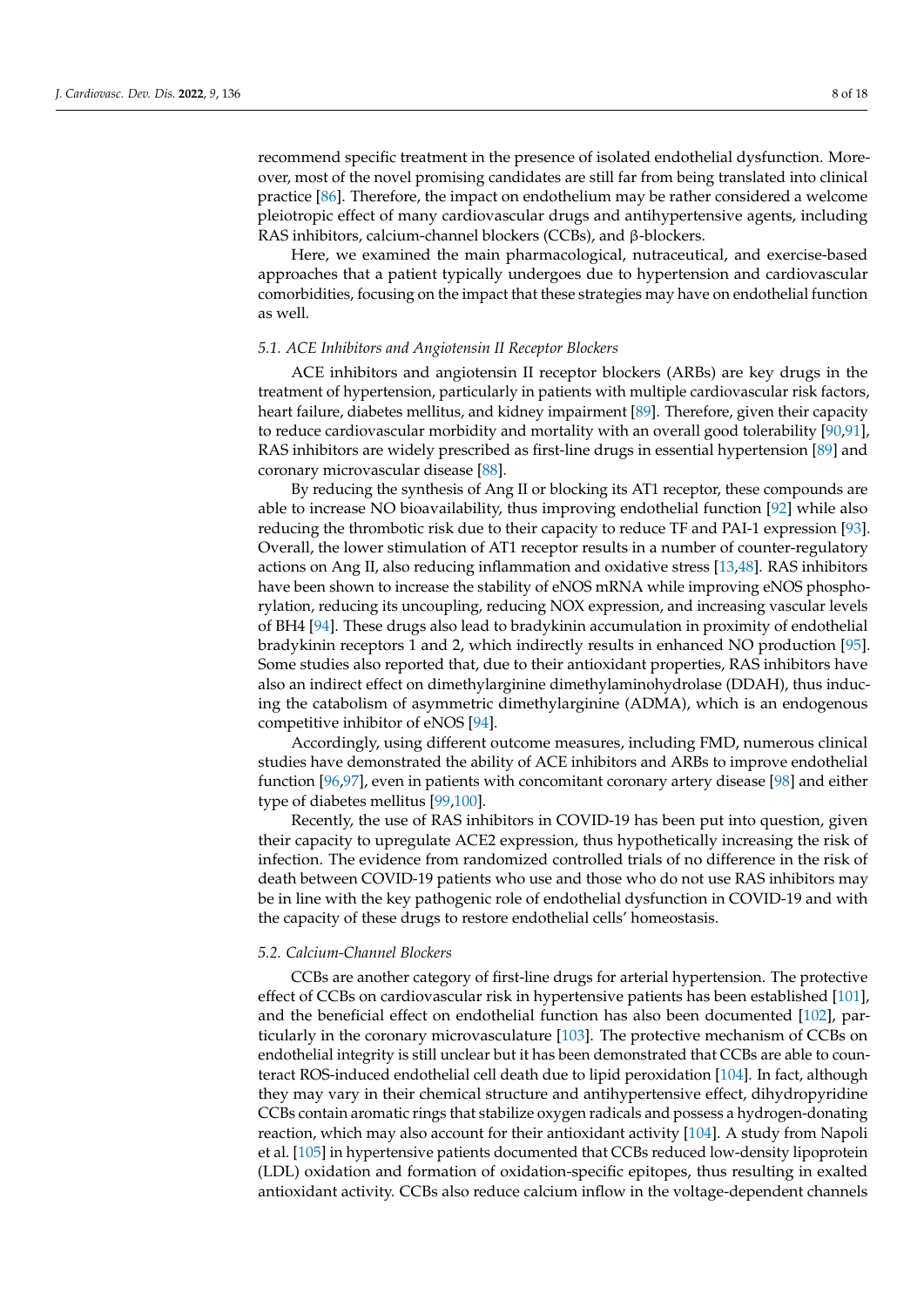of subendothelial vascular smooth muscle cells, thereby resulting in vasodilation of large conduit and resistance arteries [\[106\]](#page-14-21). Moreover, dihydropyridine CCBs are able to inhibit the effects of endothelin-1 in the vascular smooth muscle, thus facilitating the vasodilatory activity of NO [\[106\]](#page-14-21). Another mechanism by which CCBs have shown a beneficial effect on vascular endothelium is their capacity to reduce tissue plasminogen activator (t-PA) activity [\[107\]](#page-14-22).

#### *5.3. β-Blockers*

Similar to other antihypertensive drugs, β-blockers also exhibit a cardioprotective effect [\[108\]](#page-14-23), particularly in patients with high resting heart rate or increased sympathetic tone and in those with coronary microvascular disease [\[109\]](#page-15-0). Using FMD as an outcome measure, nebivolol has shown a positive impact on endothelial function [\[110\]](#page-15-1) and superiority as compared to atenolol, a selective β1-receptor blocker without vasodilatory properties [\[111\]](#page-15-2). β-blockers are able to inhibit fibrinogen, homocysteine, and PAI-1 while increasing NO levels via stimulation of eNOS [\[112\]](#page-15-3). Furthermore, some agents (i.e., carvedilol) may add an antioxidant effect, given their scavenging activity on ROS [\[110,](#page-15-1)[113\]](#page-15-4).

#### *5.4. Other Cardiovascular Therapies*

SAH is a traditional cardiovascular risk factor, which is frequently associated to a number of additional risk factors in the context of a dysmetabolic phenotype [\[114\]](#page-15-5). Therefore, given the presence of comorbidities (e.g., obesity, diabetes mellitus, dyslipidemia), the use of antihypertensive drugs is often associated to the use of hypoglycemic, hypolipidemic, and antithrombotic agents [\[114\]](#page-15-5).

Statins may represent another promising approach targeting endothelial function, given a multitude of potential mechanisms, including the activation of eNOS via phosphatidylinositol-3 (PI3)-kinase/Akt pathway, the inhibition of nuclear factor-κB (NFκB) and other inflammatory pathways, and the reduction in TF expression with subsequent anticoagulant effect [\[87\]](#page-14-2). In particular, it has been shown that statins are able to reduce the mRNA levels of AT1 receptor, thus reducing its expression [\[94\]](#page-14-9). Moreover, by improving vascular BH4 bioavailability, statins are able to improve eNOS coupling, thus resulting in increased NO bioavailability [\[115\]](#page-15-6). Another potential mechanism, in common with other hypolipidemic agents, may be the reduction in LDL cholesterol, thus contrasting the LDL-induced endothelial dysfunction and oxidative stress [\[116,](#page-15-7)[117\]](#page-15-8). Therefore, different statins coupled with hypolipidemic diet have been tested in experimental murine and clinical models, documenting positive effects on endothelial function [\[118\]](#page-15-9). This is in line with the meta-analytical evidence that statin administration is able to improve FMD [\[119\]](#page-15-10) while lowering blood concentrations of P-selectin, E-selectin, and ADMA [\[120,](#page-15-11)[121\]](#page-15-12).

Similarly, hypoglycemic agents targeting peroxisome proliferator-activated receptor-γ (PPAR-γ) have been shown to restore endothelial function in subjects with early phases of insulin resistance through prompting PI3-kinase/Akt/eNOS pathway and increasing NO production [\[122\]](#page-15-13). Thiazolidinediones exhibited the capacity to reduce NOX expression in animal models, thus lowering the production of ROS. Moreover, by reducing the expression of VCAM-1 and ICAM-1, they have been shown to limit the chemotaxis of macrophages and monocytes to the endothelium [\[94\]](#page-14-9). Given the above mechanisms, randomized clinical studies demonstrated that thiazolidinediones administration is able to significantly improve FMD in both diabetic and nondiabetic patients [\[123\]](#page-15-14). Similar beneficial effects on endothelial function have been documented with metformin and sodium-glucose cotransporter-2 (SGLT2) inhibitors [\[124](#page-15-15)[,125\]](#page-15-16), likely due to similar mechanisms [\[122\]](#page-15-13).

Considering that platelets play a key role in atherogenesis, antiplatelets with different mechanisms of action are widely used for primary and secondary prevention of cardiac, cerebral, and peripheral ischemic complications. Although the possibility that their effectiveness may also depend on a beneficial effect on endothelium is still debated [\[126\]](#page-15-17), cilostazol administration has already shown to improve FMD in conduit arteries [\[127\]](#page-15-18) while suppressing Ang II-induced apoptosis in endothelial cells [\[128\]](#page-15-19) and mobilizing EPCs [\[129\]](#page-15-20).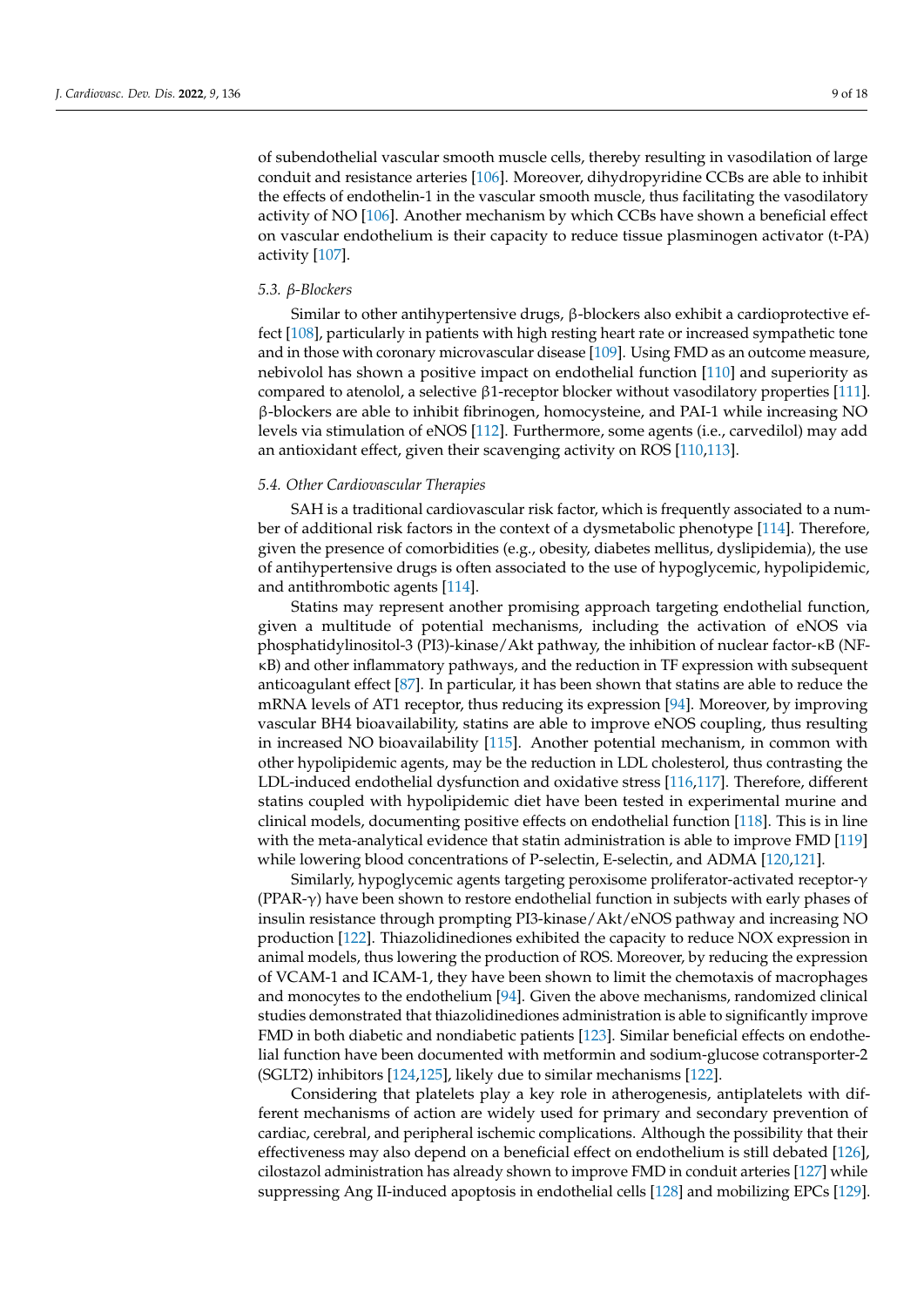Animal models demonstrated that the adenosine monophosphate-activated protein kinase (AMPK) activation may contribute to the beneficial effects of cilostazol on endothelial function [\[130\]](#page-15-21).

# *5.5. Antioxidants and Nutraceutical Strategies*

Given the inter-relationship between endothelial dysfunction and oxidative stress, antioxidant therapies may also be useful in restoring a normal endothelial function [\[131\]](#page-15-22). In this regard, glutathione and its precursor, namely N-acetyl cysteine (NAC), are potent antioxidants involved in the removal of  $H_2O_2$  and other ROS [\[132\]](#page-15-23). Furthermore, NAC has anticoagulant properties and inhibits ACE2, thus reducing the deleterious effects of Ang II [\[133\]](#page-15-24). Accordingly, although traditionally used for its mucolytic properties, NAC may also have antihypertensive effect [\[134\]](#page-15-25). While NAC has been shown to inhibit atherosclerosis and improve endothelial function in animal models [\[135\]](#page-16-0), the evidence in clinical trials is scarce and somehow conflicting [\[136](#page-16-1)[,137\]](#page-16-2).

A number of nutraceutical strategies, including vitamin supplementation, have shown beneficial effects on oxidative stress and endothelial dysfunction [\[138\]](#page-16-3), while potentially reducing blood pressure [\[139\]](#page-16-4). In this regard, there is recent meta-analytical evidence of hypertensive patients having relatively low levels of vitamin C [\[140\]](#page-16-5), with its supplementation significantly reducing blood pressure in SAH [\[141\]](#page-16-6). Vitamin C and vitamin E are free radical scavengers and are able to reduce lipid peroxidation, thus improving eNOS coupling and stabilizing BH4 [\[94\]](#page-14-9). However, contrasting results have been reported in large epidemiological studies regarding the impact that oral supplementation of vitamins may have on vascular health [\[94\]](#page-14-9), considering that it may even reduce the lipid-lowering properties of statins and their beneficial effect on endothelial function [\[142\]](#page-16-7). Therefore, pending further high-quality evidence, the fact that vitamin supplementation may not have significant effects on blood pressure [\[143\]](#page-16-8) is another reason not to impose the routine and indiscriminate use of vitamin supplements to improve vascular health and reduce cardiovascular risk.

Conflicting results have also been reported for the NO precursor L-arginine, which is able to antagonize the effect of ADMA on eNOS function. The fact that its favorable impact on endothelial function depends on the basal levels of ADMA may account for the lack of effect in healthy subjects [\[144\]](#page-16-9). However, while the positive impact of L-arginine supplementation on endothelial homeostasis seems to depend on the baseline status, it may conversely have a dose-dependent effect on both systolic and diastolic blood pressure regardless of the baseline blood pressure category (normotensive or hypertensive) [\[145\]](#page-16-10).

Most of the future perspectives on the treatment of endothelial dysfunction in hypertension and cardiovascular disease relate to the possibility of targeting oxidative stress through epigenetic approaches (e.g., regulation of microRNAs levels, histone acetylation/methylation, DNA methylation), the implementation of new pharmacological strategies targeting the oxidatively impaired eNOS or soluble guanylate cyclase, or the delivery of antioxidants directly to the endothelium through specific ligands or using vectors (e.g., liposomes) [\[86\]](#page-14-1). Although promising results have been obtained in vitro or in animal models, these strategies are still far from being translated into clinical practice.

# *5.6. Exercise and Rehabilitation*

Rehabilitation has already proven its effectiveness in improving functional capacity, exercise performance, symptoms, and health-related quality of life in different clinical settings [\[146–](#page-16-11)[148\]](#page-16-12), while reducing the risk of exacerbations in chronic obstructive pulmonary disease (COPD) [\[149](#page-16-13)[,150\]](#page-16-14) and cardiovascular mortality in coronary artery disease [\[151](#page-16-15)[,152\]](#page-16-16). Moreover, exercise-based approaches have been proposed also as promising interventions to modify the course of cerebral small vessel diseases and improve microvascular responsiveness [\[153](#page-16-17)[,154\]](#page-16-18). Although not representing the primary outcome of multidisciplinary rehabilitation, the positive impact on blood pressure has been reported as a welcome pleiotropic effect of exercise-based approaches [\[155\]](#page-16-19).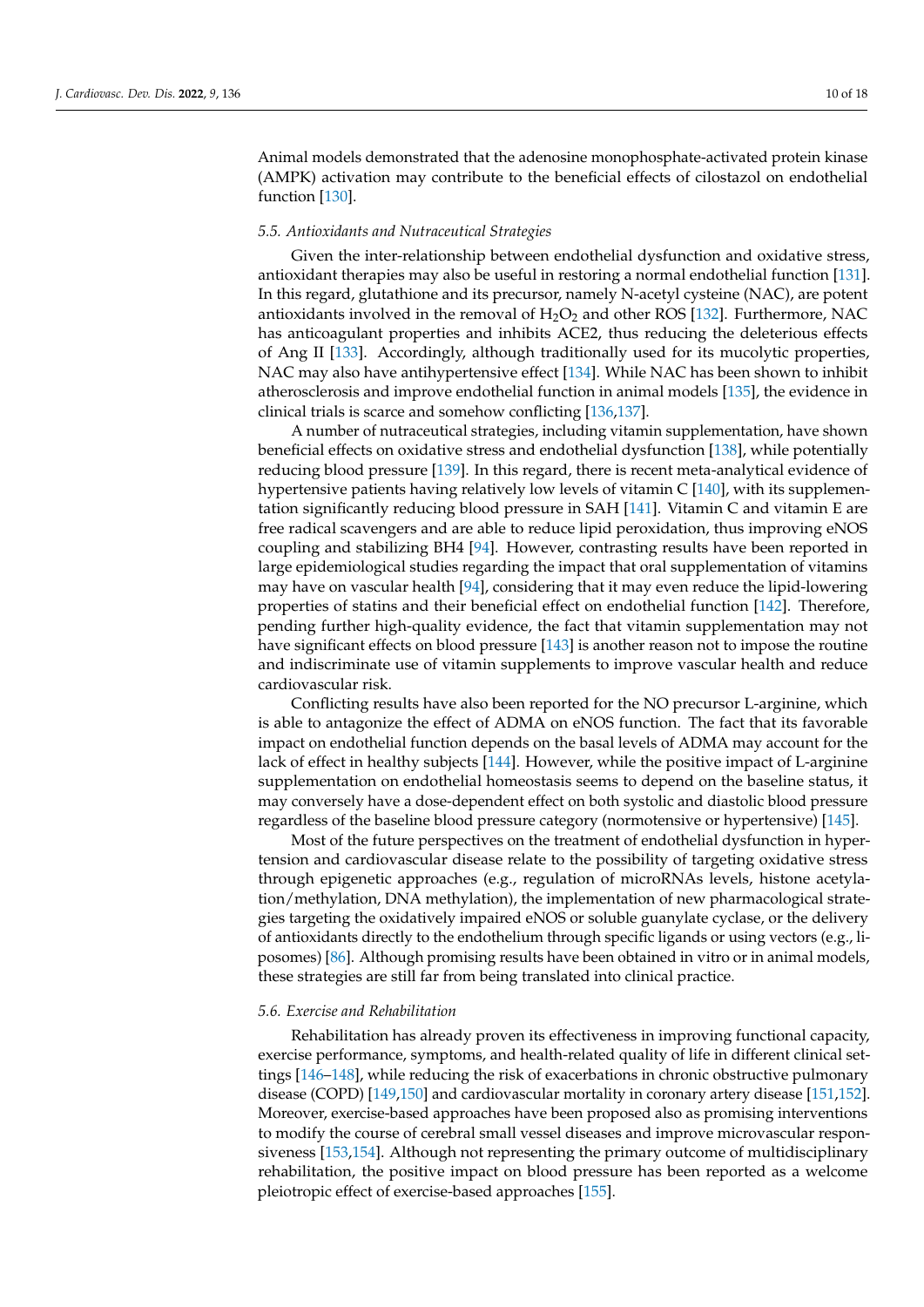In the 1980s, the beneficial effect of exercise on endothelial function was first documented [\[156\]](#page-16-20), being later confirmed in several reports focusing on specific clinical settings, including cardiovascular conditions [\[151](#page-16-15)[,152\]](#page-16-16). Cardiac rehabilitation has a Class I recommendation in most guidelines [\[157\]](#page-16-21), and the impact on endothelial function has been mainly tested in acute myocardial infarction, stable coronary artery disease, and heart failure [\[158–](#page-16-22)[161\]](#page-17-0). Although with variable results, these studies agree on the beneficial effect of cardiac rehabilitation on endothelial function, particularly when it is significantly impaired. Similar findings have been recently reported when testing FMD in COPD patients undergoing pulmonary rehabilitation [\[162\]](#page-17-1). Some mechanisms have been proposed in this regard, including reduced uncoupling and increased eNOS phosphorylation, upregulation of superoxide dismutase, NOX downregulation, and EPCs mobilization [\[163\]](#page-17-2). It is reasonable to assume that the positive impact of exercise-based approaches on endothelial function may somehow account for the positive impact that these strategies may have also on blood pressure control [\[155\]](#page-16-19). This should be taken into consideration, given the evidence that hypertension is a frequent comorbid condition of the diseases that usually require rehabilitation programs [\[164,](#page-17-3)[165\]](#page-17-4). More recently, the positive impact of in-hospital rehabilitation on both endothelial function and arterial blood pressure has been demonstrated also in the new coronavirus disease 2019 (COVID-19), with a potential reduction in the residual cardiovascular risk of COVID-19 survivors [\[166\]](#page-17-5).

#### **6. Conclusions**

The relationship between systemic arterial hypertension and endothelial dysfunction comprises a bidirectional connection, which amplifies the magnitude of each factor. Endothelial cells, through canonical mediators and other paracrin systems, influence the pathogenesis of systemic hypertension. Similarly, systemic hypertension promotes endothelial dysfunction and contributes to the prothrombotic and proinflammatory status, increasing the cardiovascular risk. Endothelial dysfunction assessment among hypertensive patients may offer a new paradigm to define a specific cardiovascular phenotype with higher risk and should be carefully taken into consideration in clinical practice. Current agents, targeting systemic hypertension and metabolic disorders, may improve endothelial dysfunction by both favoring NO availability and restoring antioxidant properties. The fine modulation of these complex pathways is of primary importance based on the above reported data.

**Author Contributions:** Concept and design: P.A., T.B. Acquisition, analysis, or interpretation of data: S.E.D., B.G., A.B., V.D., A.P., A.M. Drafting of the manuscript: P.A., T.B., F.P. Critical revision of the manuscript for important intellectual content: A.B., A.P., A.M., F.P., M.M. English language revision from native speaker: B.G. Administrative, technical, or material support: V.D., S.E.D. Supervision: F.P., M.M. All authors have read and agreed to the published version of the manuscript.

**Funding:** This work was supported by the "Ricerca Corrente" funding scheme of the Ministry of Health, Italy.

**Institutional Review Board Statement:** Not applicable.

**Informed Consent Statement:** Not applicable.

**Data Availability Statement:** No new data were analyzed in this study.

**Acknowledgments:** Figure [2](#page-6-0) has been reproduced after acquiring written permission from Quipu SRL, Pisa, Italy. We thank the copyright holder for this relevant contribution.

**Conflicts of Interest:** The authors declare no conflict of interest.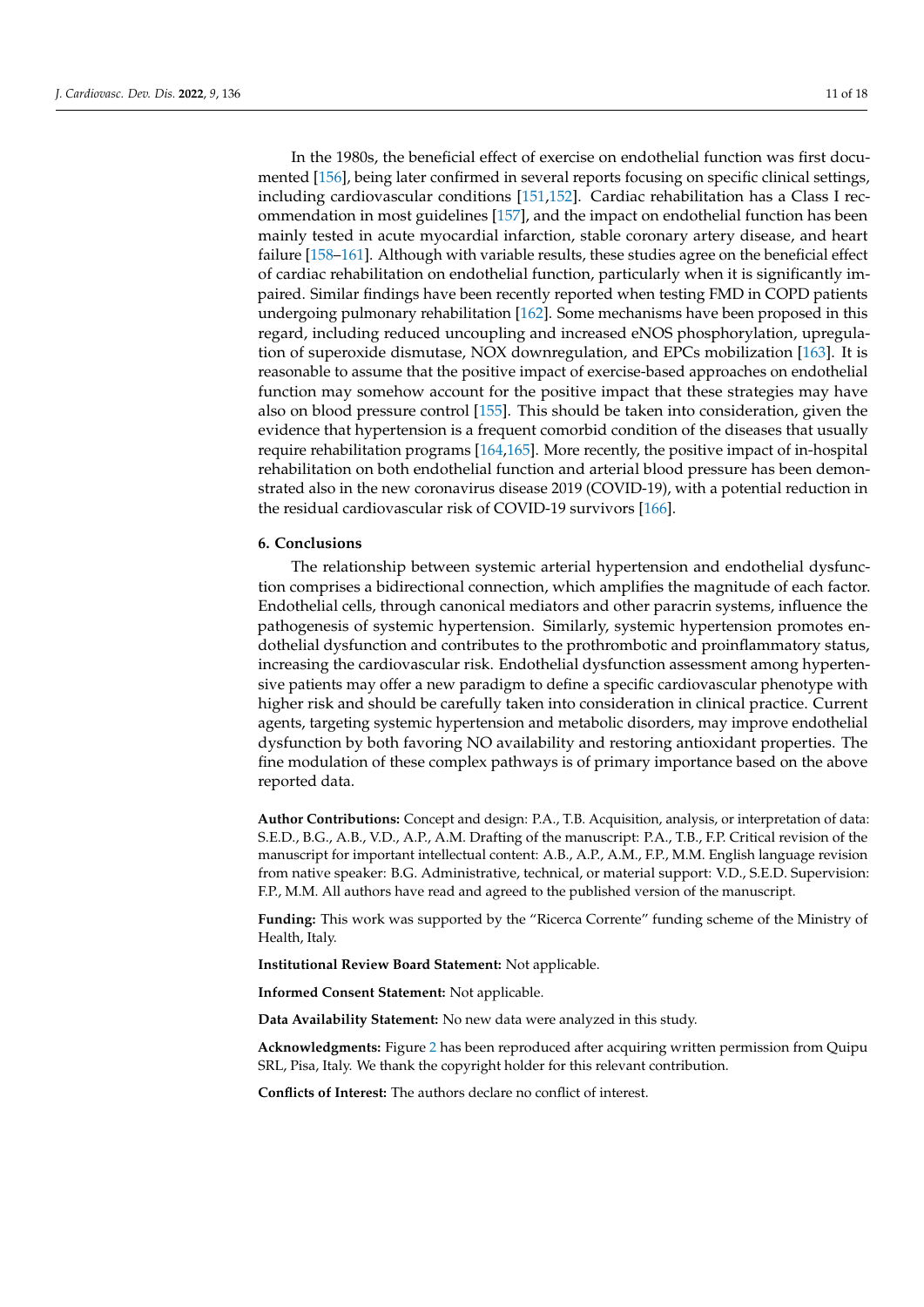# **References**

- <span id="page-11-0"></span>1. Oparil, S.; Acelajado, M.C.; Bakris, G.L.; Berlowitz, D.R.; Cifkova, R.; Dominiczak, A.F.; Grassi, G.; Jordan, J.; Poulter, N.R.; Rodgers, A.; et al. Hypertension. *Nat. Rev. Dis Prim.* **2018**, *4*, 18014. [\[CrossRef\]](http://doi.org/10.1038/nrdp.2018.14) [\[PubMed\]](http://www.ncbi.nlm.nih.gov/pubmed/29565029)
- <span id="page-11-1"></span>2. Unger, T.; Borghi, C.; Charchar, F.; Khan, N.A.; Poulter, N.R.; Prabhakaran, D.; Ramirez, A.; Schlaich, M.; Stergiou, G.S.; Tomaszewski, M.; et al. 2020 International Society of Hypertension global hypertension practice guidelines. *J. Hypertens* **2020**, *38*, 982–1004. [\[CrossRef\]](http://doi.org/10.1097/HJH.0000000000002453)
- <span id="page-11-2"></span>3. Roth, G.A.; Mensah, G.A.; Johnson, C.O.; Addolorato, G.; Ammirati, E.; Baddour, L.M.; Barengo, N.C.; Beaton, A.Z.; Benjamin, E.J.; Benziger, C.P.; et al. Global burden of cardiovascular diseases and risk factors, 1990–2019: Update from the GBD 2019 study. *J. Am. Coll. Cardiol.* **2020**, *76*, 2982–3021. [\[CrossRef\]](http://doi.org/10.1016/j.jacc.2020.11.010) [\[PubMed\]](http://www.ncbi.nlm.nih.gov/pubmed/33309175)
- <span id="page-11-3"></span>4. Konukoglu, D.; Uzun, H. Endothelial dysfunction and hypertension. *Adv. Exp. Med. Biol.* **2017**, *956*, 511–540. [\[CrossRef\]](http://doi.org/10.1007/5584_2016_90) [\[PubMed\]](http://www.ncbi.nlm.nih.gov/pubmed/28035582)
- <span id="page-11-4"></span>5. Ambrosino, P.; Grassi, G.; Maniscalco, M. Endothelial dysfunction: From a pathophysiological mechanism to a potential therapeutic target. *Biomedicines* **2021**, *10*, 78. [\[CrossRef\]](http://doi.org/10.3390/biomedicines10010078)
- <span id="page-11-5"></span>6. Gokce, N.; Holbrook, M.; Duffy, S.J.; Demissie, S.; Cupples, L.A.; Biegelsen, E.; Keaney, J.F., Jr.; Loscalzo, J.; Vita, J.A. Effects of race and hypertension on flow-mediated and nitroglycerin-mediated dilation of the brachial artery. *Hypertension* **2001**, *38*, 1349–1354. [\[CrossRef\]](http://doi.org/10.1161/hy1201.096575)
- <span id="page-11-6"></span>7. Gonzalez, M.A.; Selwyn, A.P. Endothelial function, inflammation, and prognosis in cardiovascular disease. *Am. J. Med.* **2003**, *115* (Suppl. 8A), 99S–106S. [\[CrossRef\]](http://doi.org/10.1016/j.amjmed.2003.09.016)
- <span id="page-11-7"></span>8. Furchgott, R.F. Role of endothelium in responses of vascular smooth muscle. *Circ. Res.* **1983**, *53*, 557–573. [\[CrossRef\]](http://doi.org/10.1161/01.RES.53.5.557)
- <span id="page-11-9"></span><span id="page-11-8"></span>9. Harrison, D.G.; Cai, H. Endothelial control of vasomotion and nitric oxide production. *Cardiol. Clin.* **2003**, *21*, 289–302. [\[CrossRef\]](http://doi.org/10.1016/S0733-8651(03)00073-0) 10. Arnold, W.P.; Mittal, C.K.; Katsuki, S.; Murad, F. Nitric oxide activates guanylate cyclase and increases guanosine 3':5'-cyclic
- <span id="page-11-10"></span>monophosphate levels in various tissue preparations. *Proc. Natl. Acad. Sci. USA* **1977**, *74*, 3203–3207. [\[CrossRef\]](http://doi.org/10.1073/pnas.74.8.3203) 11. Forstermann, U.; Munzel, T. Endothelial nitric oxide synthase in vascular disease: From marvel to menace. *Circulation* **2006**, *113*, 1708–1714. [\[CrossRef\]](http://doi.org/10.1161/CIRCULATIONAHA.105.602532) [\[PubMed\]](http://www.ncbi.nlm.nih.gov/pubmed/16585403)
- <span id="page-11-11"></span>12. da Silva, G.M.; da Silva, M.C.; Nascimento, D.V.G.; Lima Silva, E.M.; Gouvea, F.F.F.; de Franca Lopes, L.G.; Araujo, A.V.; Ferraz Pereira, K.N.; de Queiroz, T.M. Nitric oxide as a central molecule in hypertension: Focus on the vasorelaxant activity of new nitric oxide donors. *Biology* **2021**, *10*, 1041. [\[CrossRef\]](http://doi.org/10.3390/biology10101041) [\[PubMed\]](http://www.ncbi.nlm.nih.gov/pubmed/34681140)
- <span id="page-11-12"></span>13. Gallo, G.; Volpe, M.; Savoia, C. Endothelial dysfunction in hypertension: Current concepts and clinical implications. *Front. Med. (Lausanne)* **2021**, *8*, 798958. [\[CrossRef\]](http://doi.org/10.3389/fmed.2021.798958)
- <span id="page-11-13"></span>14. Brandes, R.P. Endothelial dysfunction and hypertension. *Hypertension* **2014**, *64*, 924–928. [\[CrossRef\]](http://doi.org/10.1161/HYPERTENSIONAHA.114.03575)
- <span id="page-11-14"></span>15. Benjamin, E.J.; Larson, M.G.; Keyes, M.J.; Mitchell, G.F.; Vasan, R.S.; Keaney, J.F., Jr.; Lehman, B.T.; Fan, S.; Osypiuk, E.; Vita, J.A. Clinical correlates and heritability of flow-mediated dilation in the community: The Framingham heart study. *Circulation* **2004**, *109*, 613–619. [\[CrossRef\]](http://doi.org/10.1161/01.CIR.0000112565.60887.1E)
- <span id="page-11-15"></span>16. Ambrosino, P.; Lupoli, R.; Iervolino, S.; De Felice, A.; Pappone, N.; Storino, A.; Di Minno, M.N.D. Clinical assessment of endothelial function in patients with chronic obstructive pulmonary disease: A systematic review with meta-analysis. *Intern. Emerg. Med.* **2017**, *12*, 877–885. [\[CrossRef\]](http://doi.org/10.1007/s11739-017-1690-0)
- <span id="page-11-16"></span>17. Karbach, S.; Wenzel, P.; Waisman, A.; Munzel, T.; Daiber, A. eNOS uncoupling in cardiovascular diseases—The role of oxidative stress and inflammation. *Curr. Pharm. Des.* **2014**, *20*, 3579–3594. [\[CrossRef\]](http://doi.org/10.2174/13816128113196660748)
- <span id="page-11-17"></span>18. Korsager Larsen, M.; Matchkov, V.V. Hypertension and physical exercise: The role of oxidative stress. *Medicina (Kaunas)* **2016**, *52*, 19–27. [\[CrossRef\]](http://doi.org/10.1016/j.medici.2016.01.005)
- <span id="page-11-18"></span>19. Sedeek, M.; Hebert, R.L.; Kennedy, C.R.; Burns, K.D.; Touyz, R.M. Molecular mechanisms of hypertension: Role of Nox family NADPH oxidases. *Curr. Opin. Nephrol. Hypertens.* **2009**, *18*, 122–127. [\[CrossRef\]](http://doi.org/10.1097/MNH.0b013e32832923c3)
- <span id="page-11-19"></span>20. Griendling, K.K.; Camargo, L.L.; Rios, F.J.; Alves-Lopes, R.; Montezano, A.C.; Touyz, R.M. Oxidative Stress and Hypertension. *Circ. Res.* **2021**, *128*, 993–1020. [\[CrossRef\]](http://doi.org/10.1161/CIRCRESAHA.121.318063)
- <span id="page-11-20"></span>21. Shanahan, C.M.; Furmanik, M. Endoplasmic reticulum stress in arterial smooth muscle cells: A novel regulator of vascular disease. *Curr. Cardiol. Rev.* **2017**, *13*, 94–105. [\[CrossRef\]](http://doi.org/10.2174/1573403X12666161014094738) [\[PubMed\]](http://www.ncbi.nlm.nih.gov/pubmed/27758694)
- <span id="page-11-21"></span>22. Ochoa, C.D.; Wu, R.F.; Terada, L.S. ROS signaling and ER stress in cardiovascular disease. *Mol. Asp. Med.* **2018**, *63*, 18–29. [\[CrossRef\]](http://doi.org/10.1016/j.mam.2018.03.002) [\[PubMed\]](http://www.ncbi.nlm.nih.gov/pubmed/29559224)
- <span id="page-11-22"></span>23. Yang, H.Y.; Lee, T.H. Antioxidant enzymes as redox-based biomarkers: A brief review. *BMB Rep.* **2015**, *48*, 200–208. [\[CrossRef\]](http://doi.org/10.5483/BMBRep.2015.48.4.274)
- <span id="page-11-23"></span>24. Montezano, A.C.; Dulak-Lis, M.; Tsiropoulou, S.; Harvey, A.; Briones, A.M.; Touyz, R.M. Oxidative stress and human hypertension: Vascular mechanisms, biomarkers, and novel therapies. *Can. J. Cardiol.* **2015**, *31*, 631–641. [\[CrossRef\]](http://doi.org/10.1016/j.cjca.2015.02.008)
- <span id="page-11-24"></span>25. Suzuki, H.; Chen, G.; Yamamoto, Y. Endothelium-derived hyperpolarizing factor (EDHF). *Jpn. Circ. J.* **1992**, *56*, 170–174. [\[CrossRef\]](http://doi.org/10.1253/jcj.56.170)
- <span id="page-11-25"></span>26. Oyama, J.; Node, K. Endothelium-derived hyperpolarizing factor and hypertension. *Hypertens. Res.* **2013**, *36*, 852–853. [\[CrossRef\]](http://doi.org/10.1038/hr.2013.97)
- <span id="page-11-26"></span>27. Kelly, J.J.; Whitworth, J.A. Endothelin-1 as a mediator in cardiovascular disease. *Clin. Exp. Pharmacol. Physiol.* **1999**, *26*, 158–161. [\[CrossRef\]](http://doi.org/10.1046/j.1440-1681.1999.03011.x)
- <span id="page-11-27"></span>28. Kostov, K. The causal relationship between endothelin-1 and hypertension: Focusing on endothelial dysfunction, arterial stiffness, vascular remodeling, and blood pressure regulation. *Life* **2021**, *11*, 986. [\[CrossRef\]](http://doi.org/10.3390/life11090986)
- <span id="page-11-28"></span>29. Adam, L.P.; Milio, L.; Brengle, B.; Hathaway, D.R. Myosin light chain and caldesmon phosphorylation in arterial muscle stimulated with endothelin-1. *J. Mol. Cell. Cardiol.* **1990**, *22*, 1017–1023. [\[CrossRef\]](http://doi.org/10.1016/0022-2828(90)91041-5)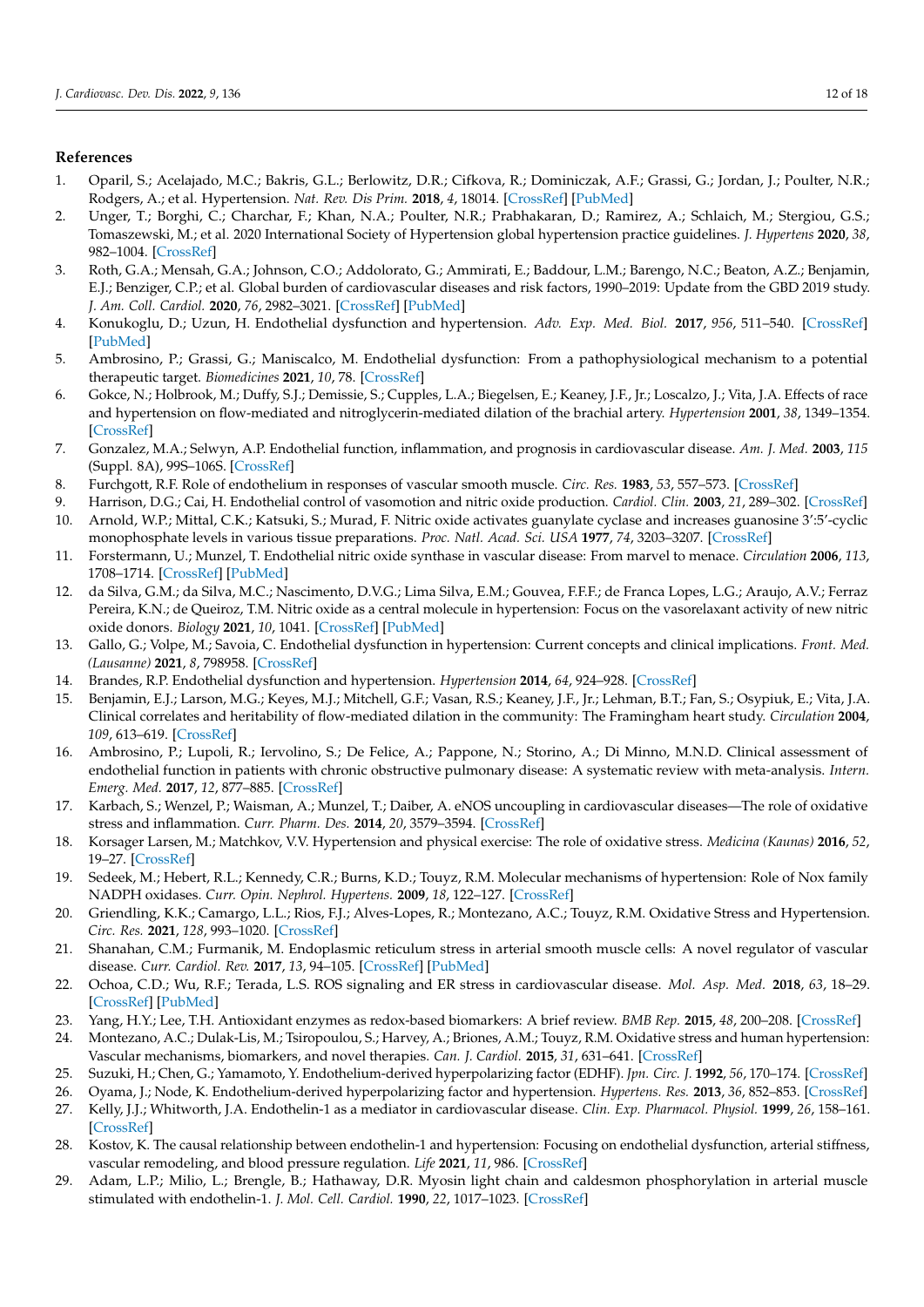- <span id="page-12-0"></span>30. Chen, M.; Lin, Y.Q.; Xie, S.L.; Wang, J.F. Mitogen-activated protein kinase in endothelin-1-induced cardiac differentiation of mouse embryonic stem cells. *J. Cell. Biochem.* **2010**, *111*, 1619–1628. [\[CrossRef\]](http://doi.org/10.1002/jcb.22895)
- <span id="page-12-1"></span>31. Rafnsson, A.; Matic, L.P.; Lengquist, M.; Mahdi, A.; Shemyakin, A.; Paulsson-Berne, G.; Hansson, G.K.; Gabrielsen, A.; Hedin, U.; Yang, J.; et al. Endothelin-1 increases expression and activity of arginase 2 via ETB receptors and is co-expressed with arginase 2 in human atherosclerotic plaques. *Atherosclerosis* **2020**, *292*, 215–223. [\[CrossRef\]](http://doi.org/10.1016/j.atherosclerosis.2019.09.020)
- <span id="page-12-2"></span>32. Davenport, A.P.; Hyndman, K.A.; Dhaun, N.; Southan, C.; Kohan, D.E.; Pollock, J.S.; Pollock, D.M.; Webb, D.J.; Maguire, J.J. Endothelin. *Pharmacol. Rev.* **2016**, *68*, 357–418. [\[CrossRef\]](http://doi.org/10.1124/pr.115.011833)
- <span id="page-12-3"></span>33. Kiowski, W.; Luscher, T.F.; Linder, L.; Buhler, F.R. Endothelin-1-induced vasoconstriction in humans. Reversal by calcium channel blockade but not by nitrovasodilators or endothelium-derived relaxing factor. *Circulation* **1991**, *83*, 469–475. [\[CrossRef\]](http://doi.org/10.1161/01.CIR.83.2.469)
- <span id="page-12-4"></span>34. Shreenivas, S.; Oparil, S. The role of endothelin-1 in human hypertension. *Clin. Hemorheol. Microcirc.* **2007**, *37*, 157–178.
- <span id="page-12-5"></span>35. Schiffrin, E.L. Role of endothelin-1 in hypertension and vascular disease. *Am. J. Hypertens.* **2001**, *14*, 83S–89S. [\[CrossRef\]](http://doi.org/10.1016/S0895-7061(01)02074-X)
- <span id="page-12-6"></span>36. Schiffrin, E.L. Vascular remodeling in hypertension: Mechanisms and treatment. *Hypertension* **2012**, *59*, 367–374. [\[CrossRef\]](http://doi.org/10.1161/HYPERTENSIONAHA.111.187021)
- <span id="page-12-7"></span>37. Mulvany, M.J. Vascular remodelling in hypertension. *Eur. Hear. J.* **1993**, *14* (Suppl. C), 2–4. [\[CrossRef\]](http://doi.org/10.1093/eurheartj/14.suppl_C.2)
- <span id="page-12-8"></span>38. Idris-Khodja, N.; Ouerd, S.; Trindade, M.; Gornitsky, J.; Rehman, A.; Barhoumi, T.; Offermanns, S.; Gonzalez, F.J.; Neves, M.F.; Paradis, P.; et al. Vascular smooth muscle cell peroxisome proliferator-activated receptor gamma protects against endothelin-1 induced oxidative stress and inflammation. *J. Hypertens.* **2017**, *35*, 1390–1401. [\[CrossRef\]](http://doi.org/10.1097/HJH.0000000000001324)
- <span id="page-12-9"></span>39. Wallace, K.B.; Bailie, M.D.; Hook, J.B. Development of angiotensin-converting enzyme in fetal rat lungs. *Am. J. Physiol.* **1979**, *236*, R57–R60. [\[CrossRef\]](http://doi.org/10.1152/ajpregu.1979.236.1.R57)
- <span id="page-12-10"></span>40. Khurana, V.; Goswami, B. Angiotensin converting enzyme (ACE). *Clin. Chim. Acta* **2022**, *524*, 113–122. [\[CrossRef\]](http://doi.org/10.1016/j.cca.2021.10.029)
- <span id="page-12-11"></span>41. Navar, L.G.; Harrison-Bernard, L.M.; Imig, J.D.; Cervenka, L.; Mitchell, K.D. Renal responses to AT1 receptor blockade. *Am. J. Hypertens.* **2000**, *13*, 45S–54S. [\[CrossRef\]](http://doi.org/10.1016/S0895-7061(99)00248-4)
- <span id="page-12-12"></span>42. Thomas, W.G. Regulation of angiotensin II type 1 (AT1) receptor function. *Regul. Pept.* **1999**, *79*, 9–23. [\[CrossRef\]](http://doi.org/10.1016/S0167-0115(98)00140-2)
- <span id="page-12-13"></span>43. Nickenig, G.; Bohm, M. Interaction between insulin and AT1 receptor. Relevance for hypertension and arteriosclerosis. *Basic Res. Cardiol.* **1998**, *93* (Suppl. 2), 135–139. [\[CrossRef\]](http://doi.org/10.1007/s003950050240)
- <span id="page-12-14"></span>44. Carey, R.M. Update on the role of the AT2 receptor. *Curr. Opin. Nephrol. Hypertens.* **2005**, *14*, 67–71. [\[CrossRef\]](http://doi.org/10.1097/00041552-200501000-00011)
- <span id="page-12-15"></span>45. Siragy, H.M. The role of the AT2 receptor in hypertension. *Am. J. Hypertens.* **2000**, *13*, 62S–67S. [\[CrossRef\]](http://doi.org/10.1016/S0895-7061(00)00274-0)
- <span id="page-12-16"></span>46. Scialo, F.; Vitale, M.; Daniele, A.; Nigro, E.; Perrotta, F.; Gelzo, M.; Iadevaia, C.; Cerqua, F.S.; Costigliola, A.; Allocca, V.; et al. SARS-CoV-2: One year in the pandemic. What have we learned, the new vaccine era and the threat of SARS-CoV-2 variants. *Biomedicines* **2021**, *9*, 611. [\[CrossRef\]](http://doi.org/10.3390/biomedicines9060611)
- <span id="page-12-17"></span>47. Scialo, F.; Daniele, A.; Amato, F.; Pastore, L.; Matera, M.G.; Cazzola, M.; Castaldo, G.; Bianco, A. ACE2: The major cell entry receptor for SARS-CoV-2. *Lung* **2020**, *198*, 867–877. [\[CrossRef\]](http://doi.org/10.1007/s00408-020-00408-4)
- <span id="page-12-18"></span>48. Perrotta, F.; Matera, M.G.; Cazzola, M.; Bianco, A. Severe respiratory SARS-CoV2 infection: Does ACE2 receptor matter? *Respir. Med.* **2020**, *168*, 105996. [\[CrossRef\]](http://doi.org/10.1016/j.rmed.2020.105996)
- <span id="page-12-19"></span>49. van Niel, G.; D'Angelo, G.; Raposo, G. Shedding light on the cell biology of extracellular vesicles. *Nat. Rev. Mol. Cell Biol* **2018**, *19*, 213–228. [\[CrossRef\]](http://doi.org/10.1038/nrm.2017.125)
- <span id="page-12-20"></span>50. Raposo, G.; Stoorvogel, W. Extracellular vesicles: Exosomes, microvesicles, and friends. *J. Cell Biol.* **2013**, *200*, 373–383. [\[CrossRef\]](http://doi.org/10.1083/jcb.201211138)
- <span id="page-12-21"></span>51. Jeppesen, D.K.; Fenix, A.M.; Franklin, J.L.; Higginbotham, J.N.; Zhang, Q.; Zimmerman, L.J.; Liebler, D.C.; Ping, J.; Liu, Q.; Evans, R.; et al. Reassessment of exosome composition. *Cell* **2019**, *177*, 428–445.e18. [\[CrossRef\]](http://doi.org/10.1016/j.cell.2019.02.029)
- <span id="page-12-22"></span>52. Santavanond, J.P.; Rutter, S.F.; Atkin-Smith, G.K.; Poon, I.K.H. Apoptotic bodies: Mechanism of formation, isolation and functional relevance. *Subcell. Biochem.* **2021**, *97*, 61–88. [\[CrossRef\]](http://doi.org/10.1007/978-3-030-67171-6_4)
- <span id="page-12-23"></span>53. Mathiesen, A.; Hamilton, T.; Carter, N.; Brown, M.; McPheat, W.; Dobrian, A. Endothelial extracellular vesicles: From keepers of health to messengers of disease. *Int. J. Mol. Sci.* **2021**, *22*, 4640. [\[CrossRef\]](http://doi.org/10.3390/ijms22094640)
- <span id="page-12-24"></span>54. Liu, Z.Z.; Jose, P.A.; Yang, J.; Zeng, C. Importance of extracellular vesicles in hypertension. *Exp. Biol. Med. (Maywood)* **2021**, *246*, 342–353. [\[CrossRef\]](http://doi.org/10.1177/1535370220974600)
- <span id="page-12-25"></span>55. Good, M.E.; Musante, L.; La Salvia, S.; Howell, N.L.; Carey, R.M.; Le, T.H.; Isakson, B.E.; Erdbrugger, U. Circulating extracellular vesicles in normotension restrain vasodilation in resistance arteries. *Hypertension* **2020**, *75*, 218–228. [\[CrossRef\]](http://doi.org/10.1161/HYPERTENSIONAHA.119.13363)
- <span id="page-12-26"></span>56. Otani, K.; Yokoya, M.; Kodama, T.; Hori, K.; Matsumoto, K.; Okada, M.; Yamawaki, H. Plasma exosomes regulate systemic blood pressure in rats. *Biochem. Biophys. Res. Commun.* **2018**, *503*, 776–783. [\[CrossRef\]](http://doi.org/10.1016/j.bbrc.2018.06.075)
- <span id="page-12-27"></span>57. Sansone, R.; Baaken, M.; Horn, P.; Schuler, D.; Westenfeld, R.; Amabile, N.; Kelm, M.; Heiss, C. Endothelial microparticles and vascular parameters in subjects with and without arterial hypertension and coronary artery disease. *Data Br.* **2018**, *19*, 495–500. [\[CrossRef\]](http://doi.org/10.1016/j.dib.2018.04.149)
- <span id="page-12-28"></span>58. Sun, Y.; Wang, Q.; Yang, G.; Lin, C.; Zhang, Y.; Yang, P. Weight and prognosis for influenza A(H1N1)pdm09 infection during the pandemic period between 2009 and 2011: A systematic review of observational studies with meta-analysis. *Infect. Dis. (Lond)* **2016**, *48*, 813–822. [\[CrossRef\]](http://doi.org/10.1080/23744235.2016.1201721)
- <span id="page-12-29"></span>59. Perez-Hernandez, J.; Riffo-Campos, A.L.; Ortega, A.; Martinez-Arroyo, O.; Perez-Gil, D.; Olivares, D.; Solaz, E.; Martinez, F.; Martinez-Hervas, S.; Chaves, F.J.; et al. Urinary- and plasma-derived exosomes reveal a distinct MicroRNA signature associated with albuminuria in hypertension. *Hypertension* **2021**, *77*, 960–971. [\[CrossRef\]](http://doi.org/10.1161/HYPERTENSIONAHA.120.16598)
- <span id="page-12-30"></span>60. Wang, C.; Xing, C.; Li, Z.; Liu, Y.; Li, Q.; Wang, Y.; Hu, J.; Yuan, L.; Yang, G. Bioinspired therapeutic platform based on extracellular vesicles for prevention of arterial wall remodeling in hypertension. *Bioact. Mater.* **2022**, *8*, 494–504. [\[CrossRef\]](http://doi.org/10.1016/j.bioactmat.2021.06.005)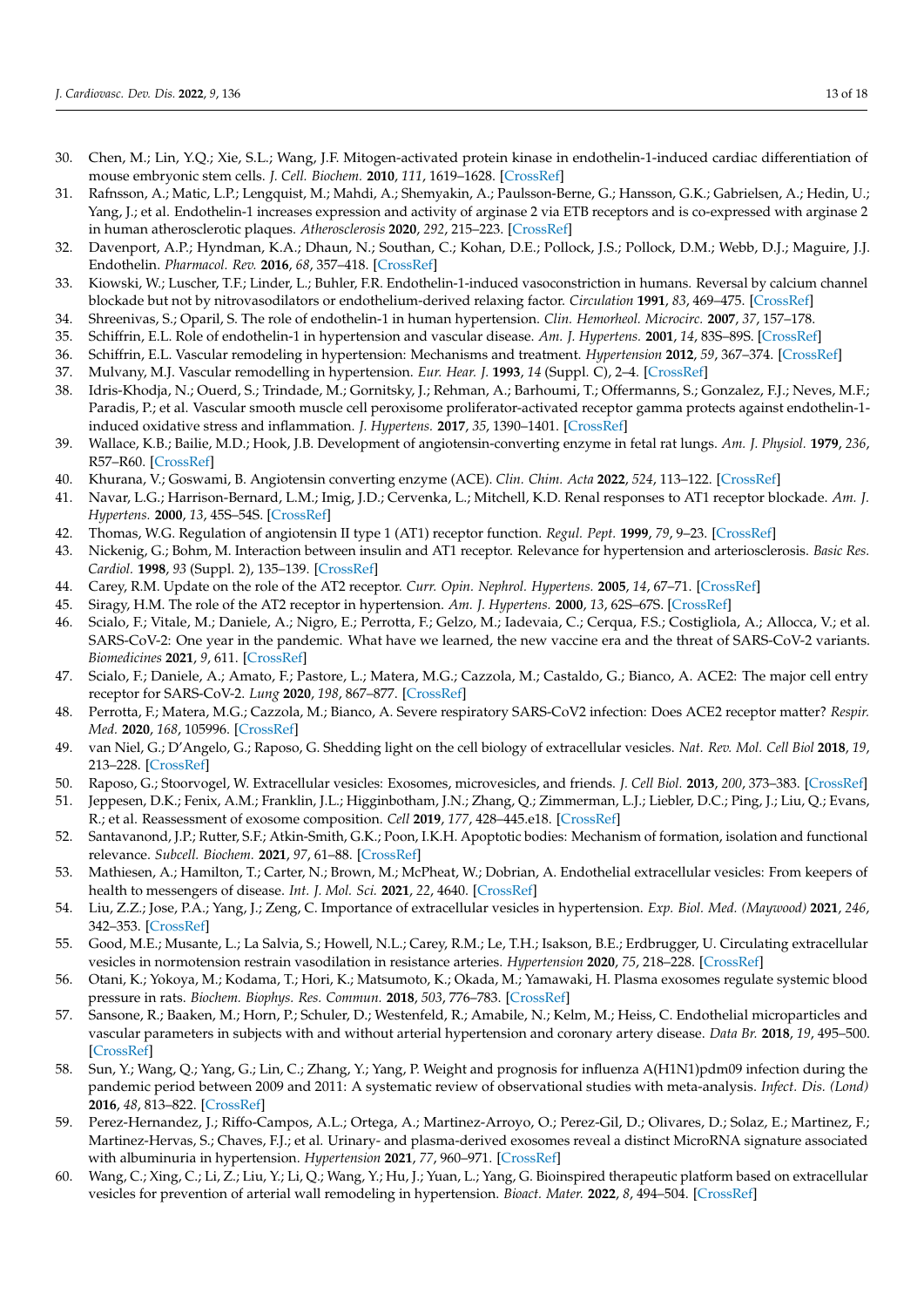- <span id="page-13-0"></span>61. Quick, S.; Moss, J.; Rajani, R.M.; Williams, A. A vessel for change: Endothelial dysfunction in cerebral small vessel disease. *Trends Neurosci.* **2021**, *44*, 289–305. [\[CrossRef\]](http://doi.org/10.1016/j.tins.2020.11.003) [\[PubMed\]](http://www.ncbi.nlm.nih.gov/pubmed/33308877)
- <span id="page-13-1"></span>62. Berry, C.; Sidik, N.; Pereira, A.C.; Ford, T.J.; Touyz, R.M.; Kaski, J.C.; Hainsworth, A.H. Small-Vessel disease in the heart and brain: Current knowledge, unmet therapeutic need, and future directions. *J. Am. Hear. Assoc.* **2019**, *8*, e011104. [\[CrossRef\]](http://doi.org/10.1161/JAHA.118.011104) [\[PubMed\]](http://www.ncbi.nlm.nih.gov/pubmed/30712442)
- <span id="page-13-2"></span>63. Zhou, W.; Brown, J.M.; Bajaj, N.S.; Chandra, A.; Divakaran, S.; Weber, B.; Bibbo, C.F.; Hainer, J.; Taqueti, V.R.; Dorbala, S.; et al. Hypertensive coronary microvascular dysfunction: A subclinical marker of end organ damage and heart failure. *Eur Hear. J.* **2020**, *41*, 2366–2375. [\[CrossRef\]](http://doi.org/10.1093/eurheartj/ehaa191) [\[PubMed\]](http://www.ncbi.nlm.nih.gov/pubmed/32221588)
- <span id="page-13-3"></span>64. Toya, T.; Sara, J.D.; Scharf, E.L.; Ahmad, A.; Nardi, V.; Ozcan, I.; Lerman, L.O.; Lerman, A. Impact of peripheral microvascular endothelial dysfunction on white matter hyperintensity. *J. Am. Hear. Assoc.* **2021**, *10*, e021066. [\[CrossRef\]](http://doi.org/10.1161/JAHA.121.021066) [\[PubMed\]](http://www.ncbi.nlm.nih.gov/pubmed/34622674)
- <span id="page-13-4"></span>65. Toya, T.; Sara, J.D.; Ahmad, A.; Nardi, V.; Taher, R.; Lerman, L.O.; Lerman, A. Incremental prognostic impact of peripheral microvascular endothelial dysfunction on the development of ischemic stroke. *J. Am. Hear. Assoc.* **2020**, *9*, e015703. [\[CrossRef\]](http://doi.org/10.1161/JAHA.119.015703)
- <span id="page-13-5"></span>66. Nezu, T.; Hosomi, N.; Aoki, S.; Kubo, S.; Araki, M.; Mukai, T.; Takahashi, T.; Maruyama, H.; Higashi, Y.; Matsumoto, M. Endothelial dysfunction is associated with the severity of cerebral small vessel disease. *Hypertens. Res.* **2015**, *38*, 291–297. [\[CrossRef\]](http://doi.org/10.1038/hr.2015.4)
- <span id="page-13-6"></span>67. Serne, E.H.; de Jongh, R.T.; Eringa, E.C.; RG, I.J.; Stehouwer, C.D. Microvascular dysfunction: A potential pathophysiological role in the metabolic syndrome. *Hypertension* **2007**, *50*, 204–211. [\[CrossRef\]](http://doi.org/10.1161/HYPERTENSIONAHA.107.089680)
- <span id="page-13-7"></span>68. Quyyumi, A.A.; Patel, R.S. Endothelial dysfunction and hypertension: Cause or effect? *Hypertension* **2010**, *55*, 1092–1094. [\[CrossRef\]](http://doi.org/10.1161/HYPERTENSIONAHA.109.148957)
- <span id="page-13-8"></span>69. Schachinger, V.; Britten, M.B.; Zeiher, A.M. Prognostic impact of coronary vasodilator dysfunction on adverse long-term outcome of coronary heart disease. *Circulation* **2000**, *101*, 1899–1906. [\[CrossRef\]](http://doi.org/10.1161/01.CIR.101.16.1899)
- <span id="page-13-9"></span>70. Yeboah, J.; Folsom, A.R.; Burke, G.L.; Johnson, C.; Polak, J.F.; Post, W.; Lima, J.A.; Crouse, J.R.; Herrington, D.M. Predictive value of brachial flow-mediated dilation for incident cardiovascular events in a population-based study: The multi-ethnic study of atherosclerosis. *Circulation* **2009**, *120*, 502–509. [\[CrossRef\]](http://doi.org/10.1161/CIRCULATIONAHA.109.864801)
- <span id="page-13-10"></span>71. Gokce, N.; Keaney, J.F., Jr.; Hunter, L.M.; Watkins, M.T.; Menzoian, J.O.; Vita, J.A. Risk stratification for postoperative cardiovascular events via noninvasive assessment of endothelial function: A prospective study. *Circulation* **2002**, *105*, 1567–1572. [\[CrossRef\]](http://doi.org/10.1161/01.CIR.0000012543.55874.47) [\[PubMed\]](http://www.ncbi.nlm.nih.gov/pubmed/11927524)
- <span id="page-13-11"></span>72. Shimbo, D.; Muntner, P.; Mann, D.; Viera, A.J.; Homma, S.; Polak, J.F.; Barr, R.G.; Herrington, D.; Shea, S. Endothelial dysfunction and the risk of hypertension: The multi-ethnic study of atherosclerosis. *Hypertension* **2010**, *55*, 1210–1216. [\[CrossRef\]](http://doi.org/10.1161/HYPERTENSIONAHA.109.143123) [\[PubMed\]](http://www.ncbi.nlm.nih.gov/pubmed/20308612)
- <span id="page-13-12"></span>73. Sciacqua, A.; Scozzafava, A.; Pujia, A.; Maio, R.; Borrello, F.; Andreozzi, F.; Vatrano, M.; Cassano, S.; Perticone, M.; Sesti, G.; et al. Interaction between vascular dysfunction and cardiac mass increases the risk of cardiovascular outcomes in essential hypertension. *Eur. Hear. J.* **2005**, *26*, 921–927. [\[CrossRef\]](http://doi.org/10.1093/eurheartj/ehi112) [\[PubMed\]](http://www.ncbi.nlm.nih.gov/pubmed/15689344)
- <span id="page-13-13"></span>74. van Oort, S.; Beulens, J.W.J.; van Ballegooijen, A.J.; Grobbee, D.E.; Larsson, S.C. Association of cardiovascular risk factors and lifestyle behaviors with hypertension: A mendelian randomization study. *Hypertension* **2020**, *76*, 1971–1979. [\[CrossRef\]](http://doi.org/10.1161/HYPERTENSIONAHA.120.15761)
- <span id="page-13-14"></span>75. Sander, M.; Chavoshan, B.; Victor, R.G. A large blood pressure-raising effect of nitric oxide synthase inhibition in humans. *Hypertension* **1999**, *33*, 937–942. [\[CrossRef\]](http://doi.org/10.1161/01.HYP.33.4.937)
- <span id="page-13-15"></span>76. Juonala, M.; Viikari, J.S.; Ronnemaa, T.; Helenius, H.; Taittonen, L.; Raitakari, O.T. Elevated blood pressure in adolescent boys predicts endothelial dysfunction: The cardiovascular risk in young Finns study. *Hypertension* **2006**, *48*, 424–430. [\[CrossRef\]](http://doi.org/10.1161/01.HYP.0000237666.78217.47)
- <span id="page-13-16"></span>77. Rossi, R.; Chiurlia, E.; Nuzzo, A.; Cioni, E.; Origliani, G.; Modena, M.G. Flow-mediated vasodilation and the risk of developing hypertension in healthy postmenopausal women. *J. Am. Coll. Cardiol* **2004**, *44*, 1636–1640. [\[CrossRef\]](http://doi.org/10.1016/j.jacc.2004.07.027)
- <span id="page-13-17"></span>78. Salmito, F.T.; de Oliveira Neves, F.M.; Meneses, G.C.; de Almeida Leitao, R.; Martins, A.M.; Liborio, A.B. Glycocalyx injury in adults with nephrotic syndrome: Association with endothelial function. *Clin. Chim. Acta* **2015**, *447*, 55–58. [\[CrossRef\]](http://doi.org/10.1016/j.cca.2015.05.013)
- <span id="page-13-18"></span>79. Sabatier, F.; Camoin-Jau, L.; Anfosso, F.; Sampol, J.; Dignat-George, F. Circulating endothelial cells, microparticles and progenitors: Key players towards the definition of vascular competence. *J. Cell Mol. Med.* **2009**, *13*, 454–471. [\[CrossRef\]](http://doi.org/10.1111/j.1582-4934.2008.00639.x)
- <span id="page-13-19"></span>80. Klonizakis, M.; Manning, G.; Donnelly, R. Assessment of lower limb microcirculation: Exploring the reproducibility and clinical application of laser Doppler techniques. *Ski. Pharm. Physiol* **2011**, *24*, 136–143. [\[CrossRef\]](http://doi.org/10.1159/000322853)
- <span id="page-13-20"></span>81. Rubinshtein, R.; Kuvin, J.T.; Soffler, M.; Lennon, R.J.; Lavi, S.; Nelson, R.E.; Pumper, G.M.; Lerman, L.O.; Lerman, A. Assessment of endothelial function by non-invasive peripheral arterial tonometry predicts late cardiovascular adverse events. *Eur. Hear. J.* **2010**, *31*, 1142–1148. [\[CrossRef\]](http://doi.org/10.1093/eurheartj/ehq010)
- <span id="page-13-21"></span>82. Flammer, A.J.; Anderson, T.; Celermajer, D.S.; Creager, M.A.; Deanfield, J.; Ganz, P.; Hamburg, N.M.; Luscher, T.F.; Shechter, M.; Taddei, S.; et al. The assessment of endothelial function: From research into clinical practice. *Circulation* **2012**, *126*, 753–767. [\[CrossRef\]](http://doi.org/10.1161/CIRCULATIONAHA.112.093245)
- <span id="page-13-22"></span>83. Corretti, M.C.; Anderson, T.J.; Benjamin, E.J.; Celermajer, D.; Charbonneau, F.; Creager, M.A.; Deanfield, J.; Drexler, H.; Gerhard-Herman, M.; Herrington, D.; et al. Guidelines for the ultrasound assessment of endothelial-dependent flow-mediated vasodilation of the brachial artery: A report of the International Brachial Artery Reactivity Task Force. *J. Am. Coll. Cardiol.* **2002**, *39*, 257–265. [\[CrossRef\]](http://doi.org/10.1016/S0735-1097(01)01746-6)
- <span id="page-13-23"></span>84. Holder, S.M.; Bruno, R.M.; Shkredova, D.A.; Dawson, E.A.; Jones, H.; Hopkins, N.D.; Hopman, M.T.E.; Bailey, T.G.; Coombes, J.S.; Askew, C.D.; et al. Reference intervals for brachial artery flow-mediated dilation and the relation with cardiovascular risk factors. *Hypertension* **2021**, *77*, 1469–1480. [\[CrossRef\]](http://doi.org/10.1161/HYPERTENSIONAHA.120.15754)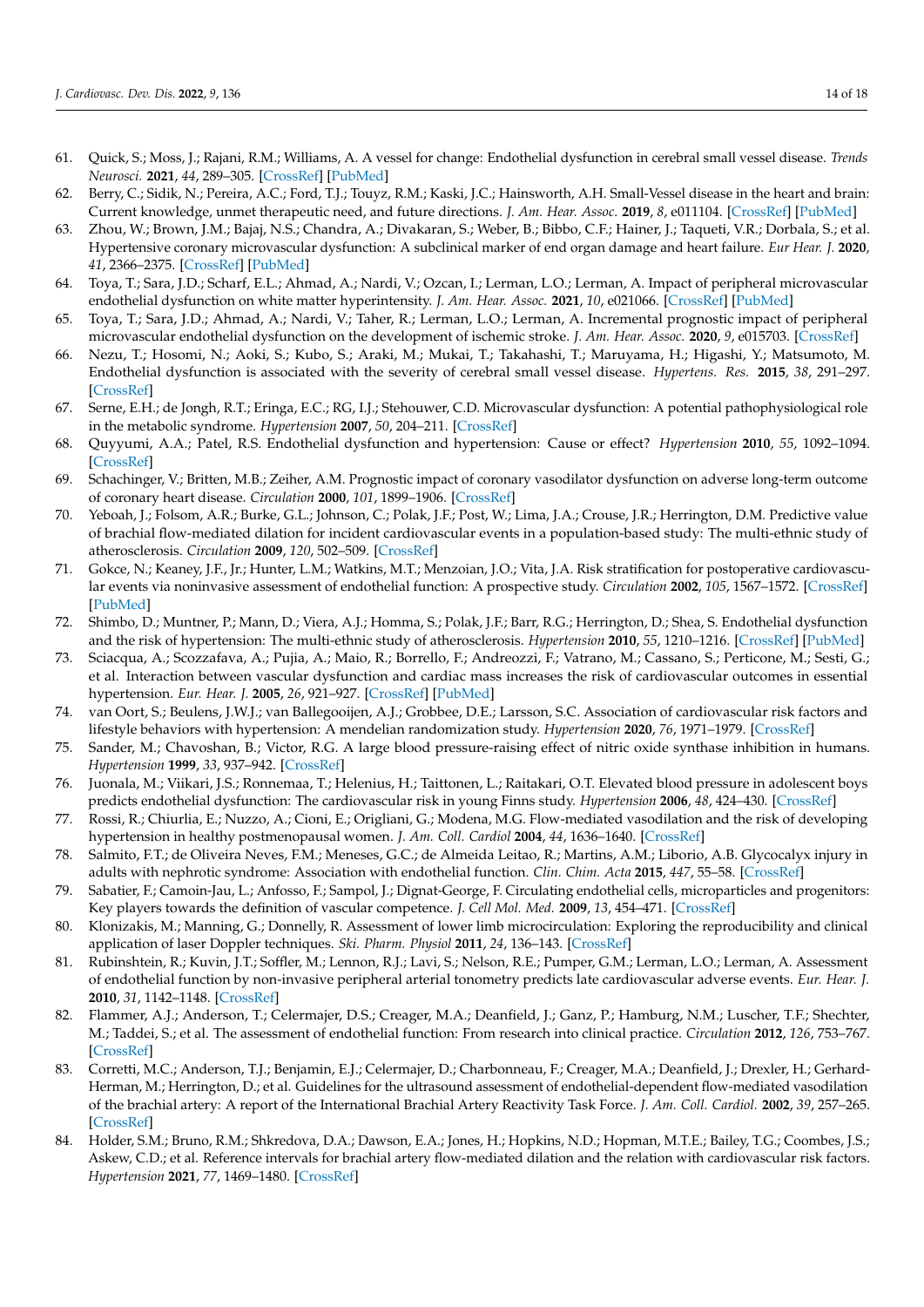- <span id="page-14-0"></span>85. Greyling, A.; van Mil, A.C.; Zock, P.L.; Green, D.J.; Ghiadoni, L.; Thijssen, D.H.; TIFN International Working Group on Flow Mediated Dilation. Adherence to guidelines strongly improves reproducibility of brachial artery flow-mediated dilation. *Atherosclerosis* **2016**, *248*, 196–202. [\[CrossRef\]](http://doi.org/10.1016/j.atherosclerosis.2016.03.011)
- <span id="page-14-1"></span>86. Daiber, A.; Steven, S.; Weber, A.; Shuvaev, V.V.; Muzykantov, V.R.; Laher, I.; Li, H.; Lamas, S.; Munzel, T. Targeting vascular (endothelial) dysfunction. *Br. J. Pharmacol.* **2017**, *174*, 1591–1619. [\[CrossRef\]](http://doi.org/10.1111/bph.13517)
- <span id="page-14-2"></span>87. Nagele, M.P.; Haubner, B.; Tanner, F.C.; Ruschitzka, F.; Flammer, A.J. Endothelial dysfunction in COVID-19: Current findings and therapeutic implications. *Atherosclerosis* **2020**, *314*, 58–62. [\[CrossRef\]](http://doi.org/10.1016/j.atherosclerosis.2020.10.014)
- <span id="page-14-3"></span>88. Yong, J.; Tian, J.; Yang, X.; Xing, H.; He, Y.; Song, X. Effects of oral drugs on coronary microvascular function in patients without significant stenosis of epicardial coronary arteries: A systematic review and meta-analysis of coronary flow reserve. *Front. Cardiovasc. Med.* **2020**, *7*, 580419. [\[CrossRef\]](http://doi.org/10.3389/fcvm.2020.580419)
- <span id="page-14-4"></span>89. Bakris, G.; Ali, W.; Parati, G. ACC/AHA versus ESC/ESH on hypertension guidelines: JACC guideline comparison. *J. Am. Coll. Cardiol.* **2019**, *73*, 3018–3026. [\[CrossRef\]](http://doi.org/10.1016/j.jacc.2019.03.507)
- <span id="page-14-5"></span>90. Juggi, J.S.; Koenig-Berard, E.; Van Gilst, W.H. Cardioprotection by angiotensin-converting enzyme (ACE) inhibitors. *Can. J. Cardiol.* **1993**, *9*, 336–352.
- <span id="page-14-6"></span>91. Matoba, S.; Tatsumi, T.; Keira, N.; Kawahara, A.; Akashi, K.; Kobara, M.; Asayama, J.; Nakagawa, M. Cardioprotective effect of angiotensin-converting enzyme inhibition against hypoxia/reoxygenation injury in cultured rat cardiac myocytes. *Circulation* **1999**, *99*, 817–822. [\[CrossRef\]](http://doi.org/10.1161/01.CIR.99.6.817)
- <span id="page-14-7"></span>92. Shahin, Y.; Khan, J.A.; Samuel, N.; Chetter, I. Angiotensin converting enzyme inhibitors effect on endothelial dysfunction: A meta-analysis of randomised controlled trials. *Atherosclerosis* **2011**, *216*, 7–16. [\[CrossRef\]](http://doi.org/10.1016/j.atherosclerosis.2011.02.044) [\[PubMed\]](http://www.ncbi.nlm.nih.gov/pubmed/21411098)
- <span id="page-14-8"></span>93. Napoleone, E.; Di Santo, A.; Camera, M.; Tremoli, E.; Lorenzet, R. Angiotensin-converting enzyme inhibitors downregulate tissue factor synthesis in monocytes. *Circ. Res.* **2000**, *86*, 139–143. [\[CrossRef\]](http://doi.org/10.1161/01.RES.86.2.139) [\[PubMed\]](http://www.ncbi.nlm.nih.gov/pubmed/10666408)
- <span id="page-14-9"></span>94. Lee, R.; Channon, K.M.; Antoniades, C. Therapeutic strategies targeting endothelial function in humans: Clinical implications. *Curr. Vasc. Pharmacol.* **2012**, *10*, 77–93. [\[CrossRef\]](http://doi.org/10.2174/157016112798829751) [\[PubMed\]](http://www.ncbi.nlm.nih.gov/pubmed/22112349)
- <span id="page-14-10"></span>95. Erdos, E.G.; Tan, F.; Skidgel, R.A. Angiotensin I-converting enzyme inhibitors are allosteric enhancers of kinin B1 and B2 receptor function. *Hypertension* **2010**, *55*, 214–220. [\[CrossRef\]](http://doi.org/10.1161/HYPERTENSIONAHA.109.144600)
- <span id="page-14-11"></span>96. Li, K.; Zemmrich, C.; Bramlage, P.; Persson, A.B.; Sacirovic, M.; Ritter, O.; Buschmann, E.; Buschmann, I.; Hillmeister, P. Effect of ACEI and ARB treatment on nitric oxide-dependent endothelial function. *Vasa* **2021**, *50*, 413–422. [\[CrossRef\]](http://doi.org/10.1024/0301-1526/a000971)
- <span id="page-14-12"></span>97. Radenkovic, M.; Stojanovic, M.; Prostran, M. Calcium channel blockers in restoration of endothelial function: Systematic review and meta-analysis of randomized controlled trials. *Curr. Med. Chem.* **2019**, *26*, 5579–5595. [\[CrossRef\]](http://doi.org/10.2174/0929867325666180713144806)
- <span id="page-14-13"></span>98. Mancini, G.B.; Henry, G.C.; Macaya, C.; O'Neill, B.J.; Pucillo, A.L.; Carere, R.G.; Wargovich, T.J.; Mudra, H.; Luscher, T.F.; Klibaner, M.I.; et al. Angiotensin-converting enzyme inhibition with quinapril improves endothelial vasomotor dysfunction in patients with coronary artery disease. The TREND (trial on reversing endothelial dysfunction) study. *Circulation* **1996**, *94*, 258–265. [\[CrossRef\]](http://doi.org/10.1161/01.CIR.94.3.258)
- <span id="page-14-14"></span>99. Chiesa, S.T.; Marcovecchio, M.L.; Benitez-Aguirre, P.; Cameron, F.J.; Craig, M.E.; Couper, J.J.; Davis, E.A.; Dalton, R.N.; Daneman, D.; Donaghue, K.C.; et al. Vascular effects of ACE (angiotensin-converting enzyme) inhibitors and statins in adolescents with type 1 diabetes. *Hypertension* **2020**, *76*, 1734–1743. [\[CrossRef\]](http://doi.org/10.1161/HYPERTENSIONAHA.120.15721)
- <span id="page-14-15"></span>100. Schmieder, R.E.; Delles, C.; Mimran, A.; Fauvel, J.P.; Ruilope, L.M. Impact of telmisartan versus ramipril on renal endothelial function in patients with hypertension and type 2 diabetes. *Diabetes Care* **2007**, *30*, 1351–1356. [\[CrossRef\]](http://doi.org/10.2337/dc06-1551)
- <span id="page-14-16"></span>101. Chobanian, A.V.; Bakris, G.L.; Black, H.R.; Cushman, W.C.; Green, L.A.; Izzo, J.L., Jr.; Jones, D.W.; Materson, B.J.; Oparil, S.; Wright, J.T., Jr.; et al. The seventh report of the joint national committee on prevention, detection, evaluation, and treatment of high blood pressure: The JNC 7 report. *JAMA* **2003**, *289*, 2560–2572. [\[CrossRef\]](http://doi.org/10.1001/jama.289.19.2560) [\[PubMed\]](http://www.ncbi.nlm.nih.gov/pubmed/12748199)
- <span id="page-14-17"></span>102. Mohler, E.R., 3rd; Herrington, D.; Ouyang, P.; Mangano, C.; Ritter, S.; Davis, P.; Purkayastha, D.; Gatlin, M.; Vogel, R.A.; Investigators, E. A randomized, double-blind trial comparing the effects of amlodipine besylate/benazepril HCl vs amlodipine on endothelial function and blood pressure. *J. Clin. Hypertens. (Greenwich)* **2006**, *8*, 692–698. [\[CrossRef\]](http://doi.org/10.1111/j.1524-6175.2006.05690.x) [\[PubMed\]](http://www.ncbi.nlm.nih.gov/pubmed/17028482)
- <span id="page-14-18"></span>103. Frielingsdorf, J.; Seiler, C.; Kaufmann, P.; Vassalli, G.; Suter, T.; Hess, O.M. Normalization of abnormal coronary vasomotion by calcium antagonists in patients with hypertension. *Circulation* **1996**, *93*, 1380–1387. [\[CrossRef\]](http://doi.org/10.1161/01.CIR.93.7.1380) [\[PubMed\]](http://www.ncbi.nlm.nih.gov/pubmed/8641027)
- <span id="page-14-19"></span>104. Yasu, T.; Kobayashi, M.; Mutoh, A.; Yamakawa, K.; Momomura, S.; Ueda, S. Dihydropyridine calcium channel blockers inhibit non-esterified-fatty-acid-induced endothelial and rheological dysfunction. *Clin. Sci.* **2013**, *125*, 247–255. [\[CrossRef\]](http://doi.org/10.1042/CS20120311)
- <span id="page-14-20"></span>105. Napoli, C.; Salomone, S.; Godfraind, T.; Palinski, W.; Capuzzi, D.M.; Palumbo, G.; D'Armiento, F.P.; Donzelli, R.; de Nigris, F.; Capizzi, R.L.; et al. 1,4-Dihydropyridine calcium channel blockers inhibit plasma and LDL oxidation and formation of oxidationspecific epitopes in the arterial wall and prolong survival in stroke-prone spontaneously hypertensive rats. *Stroke* **1999**, *30*, 1907–1915. [\[CrossRef\]](http://doi.org/10.1161/01.STR.30.9.1907)
- <span id="page-14-21"></span>106. Ruschitzka, F.T.; Noll, G.; Luscher, T.F. Combination of ACE inhibitors and calcium antagonists: A logical approach. *J. Cardiovasc. Pharmacol.* **1998**, *31* (Suppl. 2), S5–S16. [\[CrossRef\]](http://doi.org/10.1097/00005344-199800002-00002)
- <span id="page-14-22"></span>107. Tiryaki, O.; Usalan, C.; Buyukhatipoglu, H.; Sayiner, Z.A.; Kilisli, H. Effects of lisinopril, irbesartan, and amlodipine on the thrombogenic variables in the early and late stages of the treatment in hypertensive patients. *Clin. Exp. Hypertens.* **2012**, *34*, 145–152. [\[CrossRef\]](http://doi.org/10.3109/10641963.2011.577491)
- <span id="page-14-23"></span>108. Wiysonge, C.S.; Bradley, H.A.; Volmink, J.; Mayosi, B.M.; Opie, L.H. Beta-blockers for hypertension. *Cochrane Database Syst. Rev.* **2017**, *2017*, CD002003. [\[CrossRef\]](http://doi.org/10.1002/14651858.CD002003.pub5)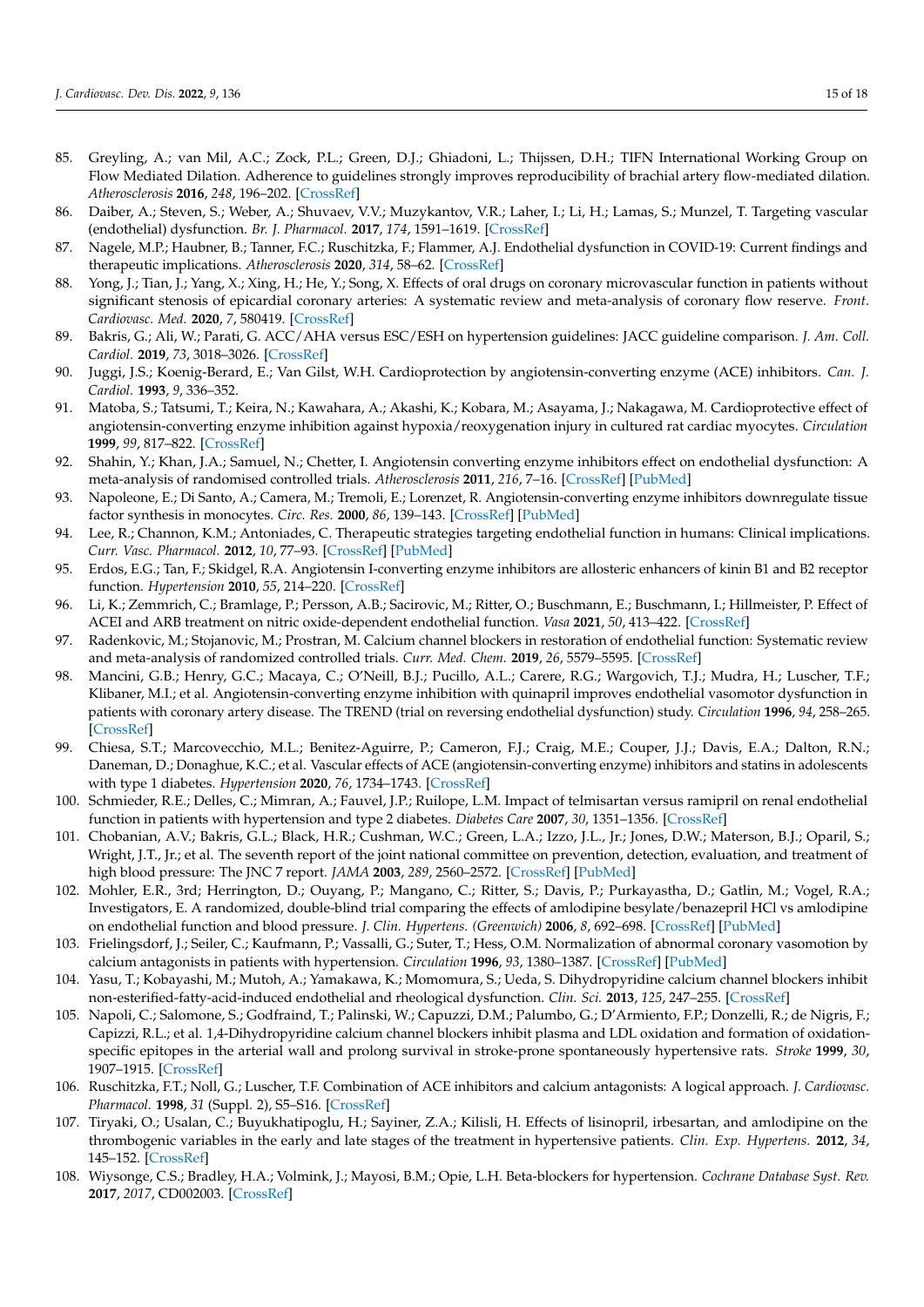- <span id="page-15-0"></span>109. Ong, P.; Athanasiadis, A.; Sechtem, U. Pharmacotherapy for coronary microvascular dysfunction. *Eur. Hear. J.-Cardiovasc. Pharm.* **2015**, *1*, 65–71. [\[CrossRef\]](http://doi.org/10.1093/ehjcvp/pvu020)
- <span id="page-15-1"></span>110. Gomes, A.; Costa, D.; Lima, J.L.; Fernandes, E. Antioxidant activity of beta-blockers: An effect mediated by scavenging reactive oxygen and nitrogen species? *Bioorganic Med. Chem.* **2006**, *14*, 4568–4577. [\[CrossRef\]](http://doi.org/10.1016/j.bmc.2006.02.023)
- <span id="page-15-2"></span>111. Pedersen, M.E.; Cockcroft, J.R. The vasodilatory beta-blockers. *Curr. Hypertens. Rep.* **2007**, *9*, 269–277. [\[CrossRef\]](http://doi.org/10.1007/s11906-007-0050-2) [\[PubMed\]](http://www.ncbi.nlm.nih.gov/pubmed/17686376)
- <span id="page-15-3"></span>112. Kalinowski, L.; Dobrucki, L.W.; Szczepanska-Konkel, M.; Jankowski, M.; Martyniec, L.; Angielski, S.; Malinski, T. Third-generation beta-blockers stimulate nitric oxide release from endothelial cells through ATP efflux: A novel mechanism for antihypertensive action. *Circulation* **2003**, *107*, 2747–2752. [\[CrossRef\]](http://doi.org/10.1161/01.CIR.0000066912.58385.DE)
- <span id="page-15-4"></span>113. Zepeda, R.J.; Castillo, R.; Rodrigo, R.; Prieto, J.C.; Aramburu, I.; Brugere, S.; Galdames, K.; Noriega, V.; Miranda, H.F. Effect of carvedilol and nebivolol on oxidative stress-related parameters and endothelial function in patients with essential hypertension. *Basic Clin. Pharmacol. Toxicol.* **2012**, *111*, 309–316. [\[CrossRef\]](http://doi.org/10.1111/j.1742-7843.2012.00911.x) [\[PubMed\]](http://www.ncbi.nlm.nih.gov/pubmed/22703478)
- <span id="page-15-5"></span>114. Eckel, R.H.; Grundy, S.M.; Zimmet, P.Z. The metabolic syndrome. *Lancet* **2005**, *365*, 1415–1428. [\[CrossRef\]](http://doi.org/10.1016/S0140-6736(05)66378-7)
- <span id="page-15-6"></span>115. Antoniades, C.; Bakogiannis, C.; Leeson, P.; Guzik, T.J.; Zhang, M.H.; Tousoulis, D.; Antonopoulos, A.S.; Demosthenous, M.; Marinou, K.; Hale, A.; et al. Rapid, direct effects of statin treatment on arterial redox state and nitric oxide bioavailability in human atherosclerosis via tetrahydrobiopterin-mediated endothelial nitric oxide synthase coupling. *Circulation* **2011**, *124*, 335–345. [\[CrossRef\]](http://doi.org/10.1161/CIRCULATIONAHA.110.985150)
- <span id="page-15-7"></span>116. Liu, A.; Wu, Q.; Guo, J.; Ares, I.; Rodriguez, J.L.; Martinez-Larranaga, M.R.; Yuan, Z.; Anadon, A.; Wang, X.; Martinez, M.A. Statins: Adverse reactions, oxidative stress and metabolic interactions. *Pharmacol. Ther.* **2019**, *195*, 54–84. [\[CrossRef\]](http://doi.org/10.1016/j.pharmthera.2018.10.004) [\[PubMed\]](http://www.ncbi.nlm.nih.gov/pubmed/30321555)
- <span id="page-15-8"></span>117. Di Minno, M.N.; Ambrosino, P.; Peluso, R.; Di Minno, A.; Lupoli, R.; Dentali, F.; Ca, R.S.G. Lipid profile changes in patients with rheumatic diseases receiving a treatment with TNF-alpha blockers: A meta-analysis of prospective studies. *Ann. Med.* **2014**, *46*, 73–83. [\[CrossRef\]](http://doi.org/10.3109/07853890.2013.874661)
- <span id="page-15-9"></span>118. Martinez-Gonzalez, J.; Badimon, L. Influence of statin use on endothelial function: From bench to clinics. *Curr. Pharm. Des.* **2007**, *13*, 1771–1786. [\[CrossRef\]](http://doi.org/10.2174/138161207780831220)
- <span id="page-15-10"></span>119. Takagi, H.; Yamamoto, H.; Iwata, K.; Goto, S.N.; Umemoto, T. Low-density lipoprotein-independent improvement of flowmediated dilatation with atorvastatin: A meta-analysis and meta-regression of randomized controlled trials. *Int. J. Cardiol.* **2012**, *158*, 285–289. [\[CrossRef\]](http://doi.org/10.1016/j.ijcard.2012.04.054)
- <span id="page-15-11"></span>120. Zinellu, A.; Mangoni, A.A. Systematic review and meta-analysis of the effect of statins on circulating E-selectin, L-selectin, and P-selectin. *Biomedicines* **2021**, *9*, 1707. [\[CrossRef\]](http://doi.org/10.3390/biomedicines9111707)
- <span id="page-15-12"></span>121. Zinellu, A.; Mangoni, A.A. An updated systematic review and meta-analysis of the effect of statins on asymmetric dimethylarginine. *Nitric Oxide* **2022**, *120*, 26–37. [\[CrossRef\]](http://doi.org/10.1016/j.niox.2022.01.001)
- <span id="page-15-13"></span>122. Maruhashi, T.; Higashi, Y. Pathophysiological association between diabetes mellitus and endothelial dysfunction. *Antioxidants* **2021**, *10*, 1306. [\[CrossRef\]](http://doi.org/10.3390/antiox10081306) [\[PubMed\]](http://www.ncbi.nlm.nih.gov/pubmed/34439553)
- <span id="page-15-14"></span>123. Stojanovic, M.; Prostran, M.; Radenkovic, M. Thiazolidinediones improve flow-mediated dilation: A meta-analysis of randomized clinical trials. *Eur. J. Clin. Pharmacol.* **2016**, *72*, 385–398. [\[CrossRef\]](http://doi.org/10.1007/s00228-015-1999-4) [\[PubMed\]](http://www.ncbi.nlm.nih.gov/pubmed/26690770)
- <span id="page-15-15"></span>124. Sugiyama, S.; Jinnouchi, H.; Kurinami, N.; Hieshima, K.; Yoshida, A.; Jinnouchi, K.; Nishimura, H.; Suzuki, T.; Miyamoto, F.; Kajiwara, K.; et al. The SGLT2 inhibitor dapagliflozin significantly improves the peripheral microvascular endothelial function in patients with uncontrolled type 2 diabetes mellitus. *Intern. Med.* **2018**, *57*, 2147–2156. [\[CrossRef\]](http://doi.org/10.2169/internalmedicine.0701-17) [\[PubMed\]](http://www.ncbi.nlm.nih.gov/pubmed/29607968)
- <span id="page-15-16"></span>125. Nafisa, A.; Gray, S.G.; Cao, Y.; Wang, T.; Xu, S.; Wattoo, F.H.; Barras, M.; Cohen, N.; Kamato, D.; Little, P.J. Endothelial function and dysfunction: Impact of metformin. *Pharmacol. Ther.* **2018**, *192*, 150–162. [\[CrossRef\]](http://doi.org/10.1016/j.pharmthera.2018.07.007)
- <span id="page-15-17"></span>126. Androulakis, E.; Norrington, K.; Bakogiannis, C.; Lioudaki, E.; Siasos, G.; Tousoulis, D. The impact of antiplatelet treatment on endothelial function. *Curr. Pharm. Des.* **2016**, *22*, 4512–4518. [\[CrossRef\]](http://doi.org/10.2174/1381612822666160603020003)
- <span id="page-15-18"></span>127. Lee, S.J.; Lee, J.S.; Choi, M.H.; Lee, S.E.; Shin, D.H.; Hong, J.M. Cilostazol improves endothelial function in acute cerebral ischemia patients: A double-blind placebo controlled trial with flow-mediated dilation technique. *BMC Neurol.* **2017**, *17*, 169. [\[CrossRef\]](http://doi.org/10.1186/s12883-017-0950-y)
- <span id="page-15-19"></span>128. Shi, M.Q.; Su, F.F.; Xu, X.; Liu, X.T.; Wang, H.T.; Zhang, W.; Li, X.; Lian, C.; Zheng, Q.S.; Feng, Z.C. Cilostazol suppresses angiotensin II-induced apoptosis in endothelial cells. *Mol. Med. Rep.* **2016**, *13*, 2597–2605. [\[CrossRef\]](http://doi.org/10.3892/mmr.2016.4881)
- <span id="page-15-20"></span>129. Chao, T.H.; Chen, I.C.; Lee, C.H.; Chen, J.Y.; Tsai, W.C.; Li, Y.H.; Tseng, S.Y.; Tsai, L.M.; Tseng, W.K. Cilostazol enhances mobilization of circulating endothelial progenitor cells and improves endothelium-dependent function in patients at high risk of cardiovascular disease. *Angiology* **2016**, *67*, 638–646. [\[CrossRef\]](http://doi.org/10.1177/0003319715606249)
- <span id="page-15-21"></span>130. Suzuki, K.; Uchida, K.; Nakanishi, N.; Hattori, Y. Cilostazol activates AMP-activated protein kinase and restores endothelial function in diabetes. *Am. J. Hypertens.* **2008**, *21*, 451–457. [\[CrossRef\]](http://doi.org/10.1038/ajh.2008.6)
- <span id="page-15-22"></span>131. Warnholtz, A.; Mollnau, H.; Oelze, M.; Wendt, M.; Munzel, T. Antioxidants and endothelial dysfunction in hyperlipidemia. *Curr. Hypertens. Rep.* **2001**, *3*, 53–60. [\[CrossRef\]](http://doi.org/10.1007/s11906-001-0081-z) [\[PubMed\]](http://www.ncbi.nlm.nih.gov/pubmed/11177709)
- <span id="page-15-23"></span>132. Dodd, S.; Dean, O.; Copolov, D.L.; Malhi, G.S.; Berk, M. N-acetylcysteine for antioxidant therapy: Pharmacology and clinical utility. *Expert Opin. Biol. Ther.* **2008**, *8*, 1955–1962. [\[CrossRef\]](http://doi.org/10.1517/14728220802517901) [\[PubMed\]](http://www.ncbi.nlm.nih.gov/pubmed/18990082)
- <span id="page-15-24"></span>133. Shen, Y.; Miao, N.J.; Xu, J.L.; Gan, X.X.; Xu, D.; Zhou, L.; Xue, H.; Zhang, W.; Lu, L.M. N-acetylcysteine alleviates angiotensin II-mediated renal fibrosis in mouse obstructed kidneys. *Acta Pharmacol. Sin.* **2016**, *37*, 637–644. [\[CrossRef\]](http://doi.org/10.1038/aps.2016.12)
- <span id="page-15-25"></span>134. Ruiz, F.J.; Salom, M.G.; Ingles, A.C.; Quesada, T.; Vicente, E.; Carbonell, L.F. N-acetyl-L-cysteine potentiates depressor response to captopril and enalaprilat in SHRs. *Am. J. Physiol.* **1994**, *267*, R767–R772. [\[CrossRef\]](http://doi.org/10.1152/ajpregu.1994.267.3.R767) [\[PubMed\]](http://www.ncbi.nlm.nih.gov/pubmed/8092321)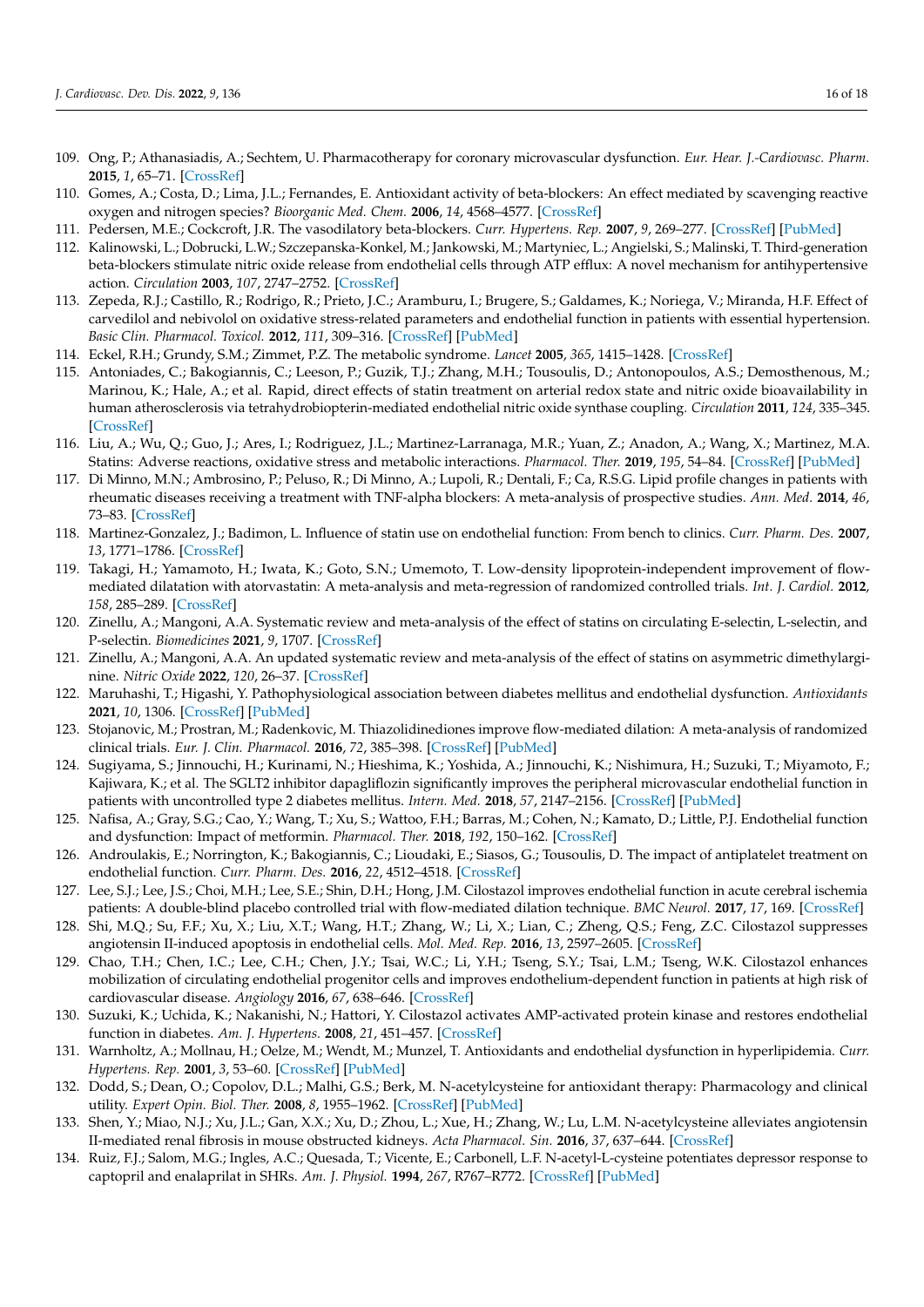- <span id="page-16-0"></span>135. Fang, X.; Liu, L.; Zhou, S.; Zhu, M.; Wang, B. Nacetylcysteine inhibits atherosclerosis by correcting glutathionedependent methylglyoxal elimination and dicarbonyl/oxidative stress in the aorta of diabetic mice. *Mol. Med. Rep.* **2021**, *23*, 291. [\[CrossRef\]](http://doi.org/10.3892/mmr.2021.11840)
- <span id="page-16-1"></span>136. Sahin, G.; Yalcin, A.U.; Akcar, N. Effect of N-acetylcysteine on endothelial dysfunction in dialysis patients. *Blood Purif.* **2007**, *25*, 309–315. [\[CrossRef\]](http://doi.org/10.1159/000106103)
- <span id="page-16-2"></span>137. Miner, S.E.; Cole, D.E.; Evrovski, J.; Forrest, Q.; Hutchison, S.J.; Holmes, K.; Ross, H.J. N-acetylcysteine neither lowers plasma homocysteine concentrations nor improves brachial artery endothelial function in cardiac transplant recipients. *Can. J. Cardiol.* **2002**, *18*, 503–507.
- <span id="page-16-3"></span>138. Kim, D.H.; Meza, C.A.; Clarke, H.; Kim, J.S.; Hickner, R.C. Vitamin D and endothelial function. *Nutrients* **2020**, *12*, 575. [\[CrossRef\]](http://doi.org/10.3390/nu12020575)
- <span id="page-16-4"></span>139. Chiu, H.F.; Venkatakrishnan, K.; Golovinskaia, O.; Wang, C.K. Impact of micronutrients on hypertension: Evidence from clinical trials with a special focus on meta-analysis. *Nutrients* **2021**, *13*, 588. [\[CrossRef\]](http://doi.org/10.3390/nu13020588)
- <span id="page-16-5"></span>140. Ran, L.; Zhao, W.; Tan, X.; Wang, H.; Mizuno, K.; Takagi, K.; Zhao, Y.; Bu, H. Association between serum vitamin C and the blood pressure: A systematic review and meta-analysis of observational studies. *Cardiovasc. Ther.* **2020**, *2020*, 4940673. [\[CrossRef\]](http://doi.org/10.1155/2020/4940673)
- <span id="page-16-6"></span>141. Guan, Y.; Dai, P.; Wang, H. Effects of vitamin C supplementation on essential hypertension: A systematic review and meta-analysis. *Medicine (Baltimore)* **2020**, *99*, e19274. [\[CrossRef\]](http://doi.org/10.1097/MD.0000000000019274) [\[PubMed\]](http://www.ncbi.nlm.nih.gov/pubmed/32080138)
- <span id="page-16-7"></span>142. Tousoulis, D.; Antoniades, C.; Vassiliadou, C.; Toutouza, M.; Pitsavos, C.; Tentolouris, C.; Trikas, A.; Stefanadis, C. Effects of combined administration of low dose atorvastatin and vitamin E on inflammatory markers and endothelial function in patients with heart failure. *Eur. J. Hear. Fail.* **2005**, *7*, 1126–1132. [\[CrossRef\]](http://doi.org/10.1016/j.ejheart.2005.03.007) [\[PubMed\]](http://www.ncbi.nlm.nih.gov/pubmed/16051518)
- <span id="page-16-8"></span>143. Emami, M.R.; Safabakhsh, M.; Alizadeh, S.; Asbaghi, O.; Khosroshahi, M.Z. Effect of vitamin E supplementation on blood pressure: A systematic review and meta-analysis. *J. Hum. Hypertens.* **2019**, *33*, 499–507. [\[CrossRef\]](http://doi.org/10.1038/s41371-019-0192-0) [\[PubMed\]](http://www.ncbi.nlm.nih.gov/pubmed/30846828)
- <span id="page-16-9"></span>144. Gates, P.E.; Boucher, M.L.; Silver, A.E.; Monahan, K.D.; Seals, D.R. Impaired flow-mediated dilation with age is not explained by L-arginine bioavailability or endothelial asymmetric dimethylarginine protein expression. *J. Appl. Physiol.* **2007**, *102*, 63–71. [\[CrossRef\]](http://doi.org/10.1152/japplphysiol.00660.2006)
- <span id="page-16-10"></span>145. Shiraseb, F.; Asbaghi, O.; Bagheri, R.; Wong, A.; Figueroa, A.; Mirzaei, K. The effect of L-arginine supplementation on blood pressure in adults: A systematic review and dose-response meta-analysis of randomized clinical trials. *Adv. Nutr. Int. Rev. J.* **2021**. [\[CrossRef\]](http://doi.org/10.1093/advances/nmab155) [\[PubMed\]](http://www.ncbi.nlm.nih.gov/pubmed/34967840)
- <span id="page-16-11"></span>146. Whyte, J. Rehabilitation effectiveness: The state of the science and a hope for the future. *Am. J. Phys. Med. Rehabil.* **2007**, *86*, 835–837. [\[CrossRef\]](http://doi.org/10.1097/PHM.0b013e3181570b74)
- 147. Kachur, S.; Lavie, C.J.; Morera, R.; Ozemek, C.; Milani, R.V. Exercise training and cardiac rehabilitation in cardiovascular disease. *Expert Rev. Cardiovasc. Ther.* **2019**, *17*, 585–596. [\[CrossRef\]](http://doi.org/10.1080/14779072.2019.1651198)
- <span id="page-16-12"></span>148. Stucki, G.; Kroeling, P. Physical therapy and rehabilitation in the management of rheumatic disorders. *Best Pr. Res. Clin. Rheumatol.* **2000**, *14*, 751–771. [\[CrossRef\]](http://doi.org/10.1053/berh.2000.0111)
- <span id="page-16-13"></span>149. Sahin, H.; Varol, Y.; Naz, I.; Aksel, N.; Tuksavul, F.; Ozsoz, A. The effect of pulmonary rehabilitation on COPD exacerbation frequency per year. *Clin. Respir. J.* **2018**, *12*, 165–174. [\[CrossRef\]](http://doi.org/10.1111/crj.12507)
- <span id="page-16-14"></span>150. McCarthy, B.; Casey, D.; Devane, D.; Murphy, K.; Murphy, E.; Lacasse, Y. Pulmonary rehabilitation for chronic obstructive pulmonary disease. *Cochrane Database Syst. Rev.* **2015**, *2*, CD003793. [\[CrossRef\]](http://doi.org/10.1002/14651858.CD003793.pub3)
- <span id="page-16-15"></span>151. Anderson, L.; Thompson, D.R.; Oldridge, N.; Zwisler, A.D.; Rees, K.; Martin, N.; Taylor, R.S. Exercise-based cardiac rehabilitation for coronary heart disease. *Cochrane Database Syst. Rev.* **2016**, *1*, CD001800. [\[CrossRef\]](http://doi.org/10.1002/14651858.CD001800.pub3)
- <span id="page-16-16"></span>152. Heran, B.S.; Chen, J.M.; Ebrahim, S.; Moxham, T.; Oldridge, N.; Rees, K.; Thompson, D.R.; Taylor, R.S. Exercise-based cardiac rehabilitation for coronary heart disease. *Cochrane Database Syst. Rev.* **2011**, CD001800. [\[CrossRef\]](http://doi.org/10.1002/14651858.CD001800.pub2)
- <span id="page-16-17"></span>153. Smith, E.E.; Markus, H.S. New treatment approaches to modify the course of cerebral small vessel diseases. *Stroke* **2020**, *51*, 38–46. [\[CrossRef\]](http://doi.org/10.1161/STROKEAHA.119.024150) [\[PubMed\]](http://www.ncbi.nlm.nih.gov/pubmed/31752610)
- <span id="page-16-18"></span>154. Soares, R.N.; Murias, J.M.; Saccone, F.; Puga, L.; Moreno, G.; Resnik, M.; De Roia, G.F. Effects of a rehabilitation program on microvascular function of CHD patients assessed by near-infrared spectroscopy. *Physiol. Rep.* **2019**, *7*, e14145. [\[CrossRef\]](http://doi.org/10.14814/phy2.14145) [\[PubMed\]](http://www.ncbi.nlm.nih.gov/pubmed/31190469)
- <span id="page-16-19"></span>155. Ishikawa, K.; Ohta, T.; Zhang, J.; Hashimoto, S.; Tanaka, H. Influence of age and gender on exercise training-induced blood pressure reduction in systemic hypertension. *Am. J. Cardiol.* **1999**, *84*, 192–196. [\[CrossRef\]](http://doi.org/10.1016/S0002-9149(99)00233-7)
- <span id="page-16-20"></span>156. Sinoway, L.I.; Musch, T.I.; Minotti, J.R.; Zelis, R. Enhanced maximal metabolic vasodilatation in the dominant forearms of tennis players. *J. Appl. Physiol.* **1986**, *61*, 673–678. [\[CrossRef\]](http://doi.org/10.1152/jappl.1986.61.2.673) [\[PubMed\]](http://www.ncbi.nlm.nih.gov/pubmed/3745059)
- <span id="page-16-21"></span>157. Mehra, V.M.; Gaalema, D.E.; Pakosh, M.; Grace, S.L. Systematic review of cardiac rehabilitation guidelines: Quality and scope. *Eur. J. Prev. Cardiol.* **2020**, *27*, 912–928. [\[CrossRef\]](http://doi.org/10.1177/2047487319878958)
- <span id="page-16-22"></span>158. Tanaka, S.; Sanuki, Y.; Ozumi, K.; Harada, T.; Tasaki, H. Heart failure with preserved vs reduced ejection fraction following cardiac rehabilitation: Impact of endothelial function. *Hear. Vessel.* **2018**, *33*, 886–892. [\[CrossRef\]](http://doi.org/10.1007/s00380-018-1128-2)
- 159. Legallois, D.; Belin, A.; Nesterov, S.V.; Milliez, P.; Parienti, J.J.; Knuuti, J.; Abbas, A.; Tirel, O.; Agostini, D.; Manrique, A. Cardiac rehabilitation improves coronary endothelial function in patients with heart failure due to dilated cardiomyopathy: A positron emission tomography study. *Eur. J. Prev. Cardiol.* **2016**, *23*, 129–136. [\[CrossRef\]](http://doi.org/10.1177/2047487314565739)
- 160. Cesari, F.; Marcucci, R.; Gori, A.M.; Burgisser, C.; Francini, S.; Sofi, F.; Gensini, G.F.; Abbate, R.; Fattirolli, F. Impact of a cardiac rehabilitation program and inflammatory state on endothelial progenitor cells in acute coronary syndrome patients. *Int. J. Cardiol.* **2013**, *167*, 1854–1859. [\[CrossRef\]](http://doi.org/10.1016/j.ijcard.2012.04.157)